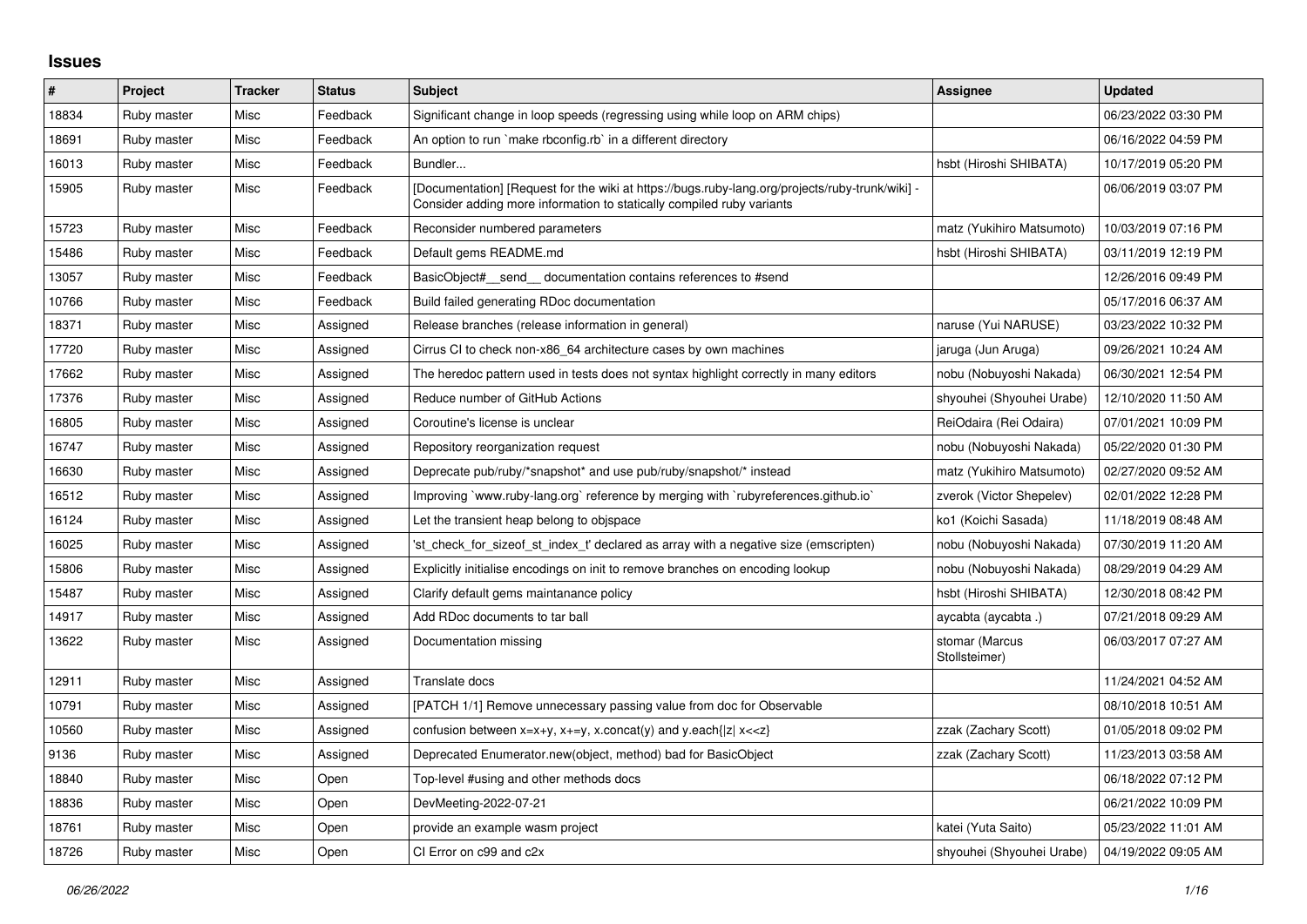| $\sharp$ | Project     | <b>Tracker</b> | <b>Status</b> | Subject                                                                                                                    | <b>Assignee</b>        | <b>Updated</b>      |
|----------|-------------|----------------|---------------|----------------------------------------------------------------------------------------------------------------------------|------------------------|---------------------|
| 18725    | Ruby master | Misc           | Open          | IO#write and IO#wait_writable block for write pipe if read pipe is closed in other thread on<br>OpenBSD                    |                        | 04/13/2022 11:20 PM |
| 18587    | Ruby master | Misc           | Open          | What was the reason behind Ruby choosing SipHash for Hash?                                                                 |                        | 02/17/2022 12:02 AM |
| 18420    | Ruby master | Misc           | Open          | Question about how to handle IO pipe reader and writer when forking                                                        |                        | 12/22/2021 12:04 AM |
| 18404    | Ruby master | Misc           | Open          | 3.1 documentation problems tracking ticket                                                                                 |                        | 12/24/2021 03:59 PM |
| 18352    | Ruby master | Misc           | Open          | What is the Hash#grep expected?                                                                                            |                        | 11/28/2021 10:39 PM |
| 18248    | Ruby master | Misc           | Open          | Add Feature Triaging Guide                                                                                                 |                        | 10/12/2021 03:21 PM |
| 18150    | Ruby master | Misc           | Open          | Proposal: Deprecate leading zero syntax to declare octals, since it's extremely confusing (and<br>Python 3 removed it too) |                        | 09/04/2021 03:21 AM |
| 18082    | Ruby master | Misc           | Open          | FileUtils.remove_entry_secure has inconsistent document                                                                    |                        | 08/17/2021 04:26 PM |
| 18068    | Ruby master | Misc           | Open          | Silence LoadError only if it is for rubygems itself                                                                        | hsbt (Hiroshi SHIBATA) | 08/08/2021 02:21 PM |
| 17829    | Ruby master | Misc           | Open          | Clang/LLVM correctness of x64-mingw32 build (`shorten-64-to-32` warnings)                                                  |                        | 04/26/2021 04:23 PM |
| 17815    | Ruby master | Misc           | Open          | Snapcraft Ruby plugin                                                                                                      |                        | 04/20/2021 07:59 PM |
| 17683    | Ruby master | Misc           | Open          | Current status of beginless range (experimental or not)                                                                    |                        | 06/05/2021 07:22 AM |
| 17637    | Ruby master | Misc           | Open          | Endless ranges with 'nil' boundary weird behavior                                                                          |                        | 02/19/2021 07:57 AM |
| 17591    | Ruby master | Misc           | Open          | Test frameworks and REPLs do not show deprecation warnings by default                                                      |                        | 02/17/2021 09:06 AM |
| 17586    | Ruby master | Misc           | Open          | Please run Windows CI in all std-lib repos                                                                                 |                        | 01/28/2021 02:34 PM |
| 17569    | Ruby master | Misc           | Open          | uri lib maintainership                                                                                                     | akr (Akira Tanaka)     | 01/23/2021 10:42 AM |
| 17565    | Ruby master | Misc           | Open          | Prefer use of access(2) in rb_file_load_ok() to check for existence of require'd files                                     |                        | 01/21/2021 08:52 PM |
| 17502    | Ruby master | Misc           | Open          | C vs Ruby                                                                                                                  | ko1 (Koichi Sasada)    | 12/02/2021 07:53 PM |
| 17422    | Ruby master | Misc           | Open          | 3.0 documentation problems tracking ticket                                                                                 |                        | 12/24/2020 12:51 PM |
| 17399    | Ruby master | Misc           | Open          | Are endless methods experimental?                                                                                          |                        | 12/22/2020 07:05 PM |
| 17390    | Ruby master | Misc           | Open          | Class and method-level docs for Ractor                                                                                     |                        | 12/13/2020 06:33 PM |
| 17309    | Ruby master | Misc           | Open          | URI escape being deprecated, yet there is no replacement                                                                   |                        | 11/11/2020 12:52 AM |
| 17199    | Ruby master | Misc           | Open          | id outputed by inspect and to_s output does not allow to find actual object_id and vice-versa                              |                        | 10/20/2020 09:35 PM |
| 17174    | Ruby master | Misc           | Open          | "Error relocating, symbol not found" error when compiling a native extension on Alpine with<br>$Ruby > = 2.4$              |                        | 10/06/2020 11:19 AM |
| 17154    | Ruby master | Misc           | Open          | Update Pathname Documentation to Clarify Expected Behavior                                                                 | akr (Akira Tanaka)     | 09/05/2020 01:18 PM |
| 17137    | Ruby master | Misc           | Open          | Cooperation on maintaining official docker ruby images                                                                     |                        | 09/02/2020 05:03 PM |
| 17053    | Ruby master | Misc           | Open          | RDoc for Hash Keys                                                                                                         |                        | 07/28/2020 01:21 AM |
| 16895    | Ruby master | Misc           | Open          | Request for cooperation: Try your applications/libraries with master branch and debug<br>options                           |                        | 05/15/2020 11:51 PM |
| 16803    | Ruby master | Misc           | Open          | Discussion: those internal macros reside in public API headers                                                             |                        | 05/14/2020 12:27 PM |
| 16750    | Ruby master | Misc           | Open          | Change typedef of VALUE for better type checking                                                                           |                        | 04/03/2020 02:34 AM |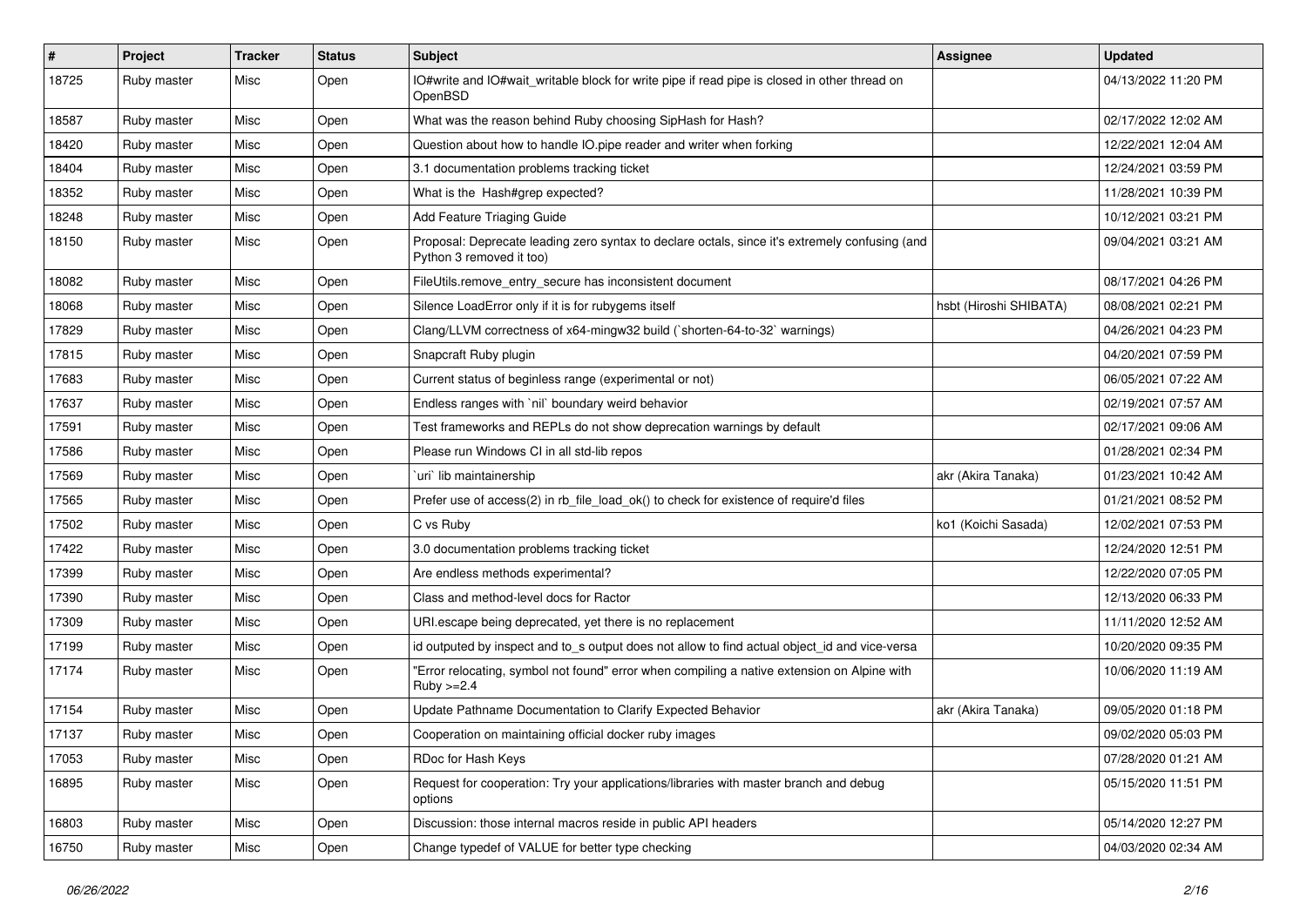| #     | Project     | <b>Tracker</b> | <b>Status</b> | <b>Subject</b>                                                                                                                      | Assignee                       | <b>Updated</b>      |
|-------|-------------|----------------|---------------|-------------------------------------------------------------------------------------------------------------------------------------|--------------------------------|---------------------|
| 16678 | Ruby master | Misc           | Open          | Array#values_at has unintuitive behavior when supplied a range starting with negative index                                         |                                | 03/09/2020 02:06 PM |
| 16671 | Ruby master | Misc           | Open          | <b>BASERUBY</b> version policy                                                                                                      |                                | 03/05/2020 01:11 AM |
| 16659 | Ruby master | Misc           | Open          | Documentation on Regexp missing for absence pattern (?~pat)                                                                         |                                | 02/27/2020 04:16 PM |
| 16629 | Ruby master | Misc           | Open          | ruby-loco now built & saved on GitHub, both mingw & mswin builds                                                                    |                                | 02/12/2020 01:53 PM |
| 16507 | Ruby master | Misc           | Open          | $=$ vs include? or match?                                                                                                           |                                | 01/12/2020 11:27 PM |
| 16487 | Ruby master | Misc           | Open          | Potential for SIMD usage in ruby-core                                                                                               |                                | 01/16/2020 05:25 AM |
| 16464 | Ruby master | Misc           | Open          | Which core objects should support deconstruct/deconstruct_keys?                                                                     |                                | 12/30/2019 07:54 AM |
| 16436 | Ruby master | Misc           | Open          | hash missing #last method, make it not so consistent (it has #first)                                                                |                                | 01/06/2021 09:47 AM |
| 16408 | Ruby master | Misc           | Open          | Ruby docs list incorrect method signatures for PTY::getpty/PTY::spawn                                                               |                                | 12/12/2019 05:12 PM |
| 16396 | Ruby master | Misc           | Open          | What is the reason for this behaviour of Find.find?                                                                                 |                                | 12/09/2019 02:51 PM |
| 16346 | Ruby master | Misc           | Open          | Confusing macro name: RUBY_MARK_NO_PIN_UNLESS_NULL                                                                                  |                                | 11/13/2019 07:39 AM |
| 16267 | Ruby master | Misc           | Open          | MinGW CI - add to Actions ?                                                                                                         |                                | 10/21/2019 01:10 AM |
| 16235 | Ruby master | Misc           | Open          | ENV assoc spec test does not test invalid name                                                                                      |                                | 10/05/2019 10:53 PM |
| 16188 | Ruby master | Misc           | Open          | What are the performance implications of the new keyword arguments in 2.7 and 3.0?                                                  | jeremyevans0 (Jeremy<br>Evans) | 11/27/2019 04:45 PM |
| 16160 | Ruby master | Misc           | Open          | Lazy init thread local storage                                                                                                      |                                | 09/22/2019 01:55 AM |
| 16157 | Ruby master | Misc           | Open          | What is the correct and *portable* way to do generic delegation?                                                                    |                                | 10/15/2019 04:28 PM |
| 16130 | Ruby master | Misc           | Open          | [Discussion / Ideas] Finding a good name for the concept of/behind guilds - primarily the<br>NAME                                   |                                | 08/27/2019 04:00 PM |
| 16114 | Ruby master | Misc           | Open          | Naming of "beginless range"                                                                                                         |                                | 10/08/2019 03:06 PM |
| 15802 | Ruby master | Misc           | Open          | Reduce the minimum string buffer size from 127 to 63 bytes                                                                          | ko1 (Koichi Sasada)            | 07/30/2019 04:04 AM |
| 15744 | Ruby master | Misc           | Open          | Improvement needed to documentation of 'Literals'                                                                                   |                                | 06/24/2019 02:27 AM |
| 15654 | Ruby master | Misc           | Open          | Documentation for Complex is wrong or misleading                                                                                    |                                | 03/11/2019 11:55 AM |
| 15568 | Ruby master | Misc           | Open          | TracePoint(:raise)#parameters raises RuntimeError                                                                                   |                                | 01/27/2019 12:02 AM |
| 15514 | Ruby master | Misc           | Open          | Add documentation for implicit array decomposition                                                                                  |                                | 01/10/2019 04:43 PM |
| 15510 | Ruby master | Misc           | Open          | Easter egg in Thread.handle_interrupt                                                                                               |                                | 01/05/2019 11:53 PM |
| 15431 | Ruby master | Misc           | Open          | Hashes and arrays should not require commas to seperate values when using new lines                                                 |                                | 12/18/2018 11:05 AM |
| 15418 | Ruby master | Misc           | Open          | Date.parse('2018')                                                                                                                  |                                | 12/15/2018 09:17 PM |
| 15402 | Ruby master | Misc           | Open          | Shrinking excess retained memory of container types on promotion to uncollectible                                                   |                                | 12/11/2018 08:43 PM |
| 15249 | Ruby master | Misc           | Open          | Documentation for attr accessor and attr reader should be corrected                                                                 |                                | 10/23/2018 08:09 PM |
| 15224 | Ruby master | Misc           | Open          | [DOCs] Minor inconsistency in class Array #initialize_copy -<br>https://ruby-doc.org/core-2.5.1/Array.html#method-i-initialize copy |                                | 10/13/2018 02:26 PM |
| 15202 | Ruby master | Misc           | Open          | Adding Coverity Scan to CI to see the result casually                                                                               |                                | 10/25/2018 10:50 AM |
| 15136 | Ruby master | Misc           | Open          | Fix - Wparentheses warnings                                                                                                         |                                | 09/20/2018 09:41 AM |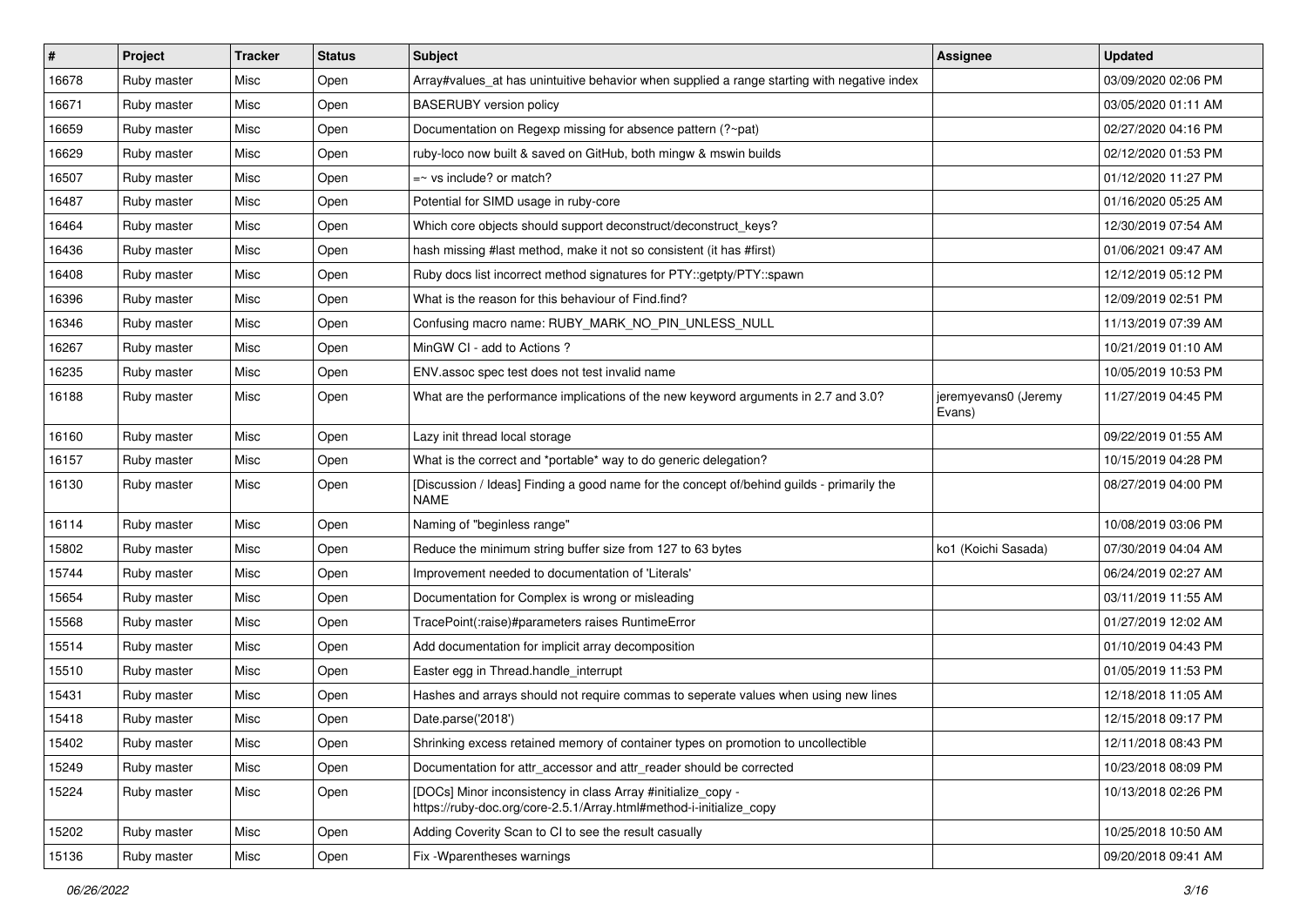| $\vert$ # | Project     | <b>Tracker</b> | <b>Status</b> | <b>Subject</b>                                                                                                                                        | <b>Assignee</b>           | <b>Updated</b>      |
|-----------|-------------|----------------|---------------|-------------------------------------------------------------------------------------------------------------------------------------------------------|---------------------------|---------------------|
| 15007     | Ruby master | Misc           | Open          | Let all Init_xxx and extension APIs frequently called from init code paths be considered cold                                                         | naruse (Yui NARUSE)       | 12/06/2018 11:05 AM |
| 14825     | Ruby master | Misc           | Open          | When redefining `attr_xx` methods the visibility becomes `public`                                                                                     |                           | 06/05/2018 05:57 AM |
| 14770     | Ruby master | Misc           | Open          | [META] DevelopersMeeting                                                                                                                              |                           | 05/17/2018 12:28 PM |
| 14768     | Ruby master | Misc           | Open          | Add documentation for    and &&                                                                                                                       |                           | 05/17/2018 09:45 AM |
| 14760     | Ruby master | Misc           | Open          | cross-thread IO#close semantics                                                                                                                       | matz (Yukihiro Matsumoto) | 05/17/2018 08:21 AM |
| 14735     | Ruby master | Misc           | Open          | thread-safe operations in a hash could be documented                                                                                                  |                           | 05/04/2018 01:09 PM |
| 14692     | Ruby master | Misc           | Open          | Question: Ruby stdlib's Option Parser                                                                                                                 | nobu (Nobuyoshi Nakada)   | 04/22/2018 05:53 AM |
| 14673     | Ruby master | Misc           | Open          | Documentation for `Array#drop` / `drop_while` unclear in regard to modification                                                                       |                           | 04/10/2018 09:51 AM |
| 14190     | Ruby master | Misc           | Open          | What are the semantics of \$SAFE?                                                                                                                     |                           | 12/15/2017 10:28 PM |
| 14149     | Ruby master | Misc           | Open          | Ruby Birthday Thread - 25th years anniversary                                                                                                         |                           | 12/02/2017 01:40 AM |
| 14037     | Ruby master | Misc           | Open          | Writing doxygen document comments to static functions                                                                                                 |                           | 10/21/2017 07:48 AM |
| 13968     | Ruby master | Misc           | Open          | [Ruby 3.x perhaps] - A (minimal?) static variant of ruby                                                                                              |                           | 01/14/2018 03:24 PM |
| 13804     | Ruby master | Misc           | Open          | Protected methods cannot be overridden                                                                                                                |                           | 08/10/2017 09:41 PM |
| 13787     | Ruby master | Misc           | Open          | The path to Ruby 3.x - would it be useful to have a separate thread here at the tracker, for<br>discussions and issues and ideas related to ruby 3.x? |                           | 08/08/2017 08:29 AM |
| 13634     | Ruby master | Misc           | Open          | NilClass is lying about respond_to?(:clone)                                                                                                           |                           | 06/06/2017 08:27 AM |
| 13497     | Ruby master | Misc           | Open          | Docs, code samples, Ripper example                                                                                                                    |                           | 04/23/2017 04:27 AM |
| 13209     | Ruby master | Misc           | Open          | fact.rb in ruby/sample variations                                                                                                                     |                           | 02/14/2017 12:10 AM |
| 13072     | Ruby master | Misc           | Open          | Current state of date standard library                                                                                                                |                           | 09/02/2017 05:38 PM |
| 12751     | Ruby master | Misc           | Open          | Incompatibility of Ruby 3                                                                                                                             |                           | 09/14/2016 12:48 PM |
| 12595     | Ruby master | Misc           | Open          | Documentation                                                                                                                                         |                           | 07/18/2016 04:39 PM |
| 12277     | Ruby master | Misc           | Open          | Coding rule: colum number                                                                                                                             |                           | 04/13/2016 06:32 PM |
| 11783     | Ruby master | Misc           | Open          | Do you have any idea if you have a budgets?                                                                                                           |                           | 05/16/2019 09:06 PM |
| 11570     | Ruby master | Misc           | Open          | Clarify autoload chaining behavior                                                                                                                    |                           | 10/06/2015 04:52 PM |
| 11355     | Ruby master | Misc           | Open          | Exceptions inheriting from Timeout:: Error should behave the same way                                                                                 |                           | 07/15/2015 04:59 PM |
| 11295     | Ruby master | Misc           | Open          | Request for comments about error messages                                                                                                             |                           | 10/22/2015 09:12 AM |
| 10983     | Ruby master | Misc           | Open          | Why blocks make Ruby methods 439% slower?                                                                                                             |                           | 11/10/2015 06:21 AM |
| 10783     | Ruby master | Misc           | Open          | String#concat has an "appending" behavior                                                                                                             |                           | 08/08/2018 03:08 AM |
| 10628     | Ruby master | Misc           | Open          | Peformance of URI module                                                                                                                              | naruse (Yui NARUSE)       | 12/26/2014 04:08 PM |
| 10541     | Ruby master | Misc           | Open          | Remove shorthand string interpolation syntax                                                                                                          | matz (Yukihiro Matsumoto) | 10/08/2015 05:44 PM |
| 10513     | Ruby master | Misc           | Open          | instance_eval yields the receiver, but is documented to yield no arguments                                                                            | zzak (Zachary Scott)      | 11/14/2014 10:29 PM |
| 10424     | Ruby master | Misc           | Open          | Error message when sorting NaN                                                                                                                        |                           | 10/25/2014 02:13 PM |
| 10312     | Ruby master | Misc           | Open          | Give people more control over how the ruby parser sees code and lexical code elements<br>(valid/invalid - toggle options) + macros                    |                           | 01/20/2016 05:14 PM |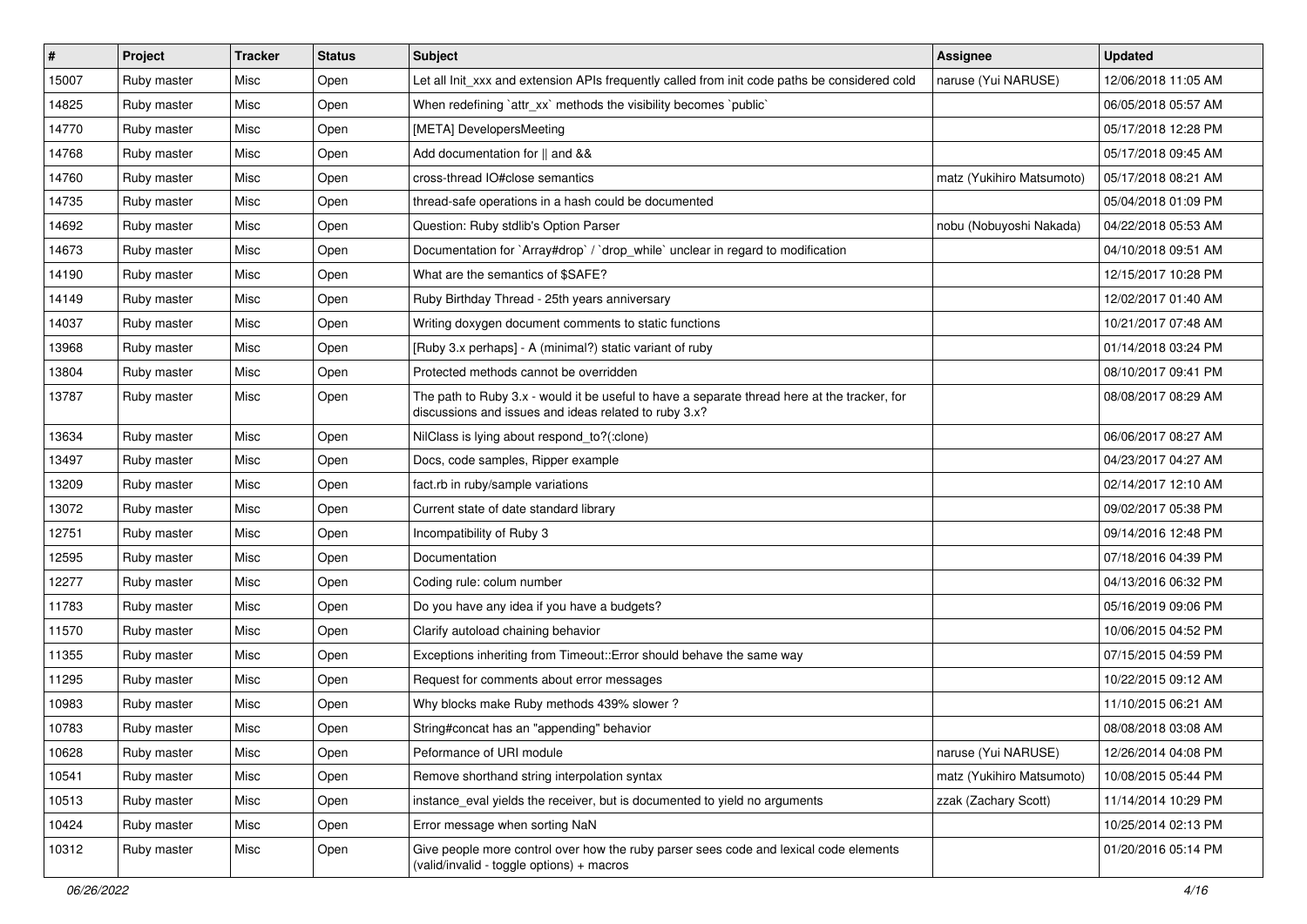| $\vert$ # | Project     | <b>Tracker</b> | <b>Status</b> | Subject                                                                            | Assignee                  | <b>Updated</b>      |
|-----------|-------------|----------------|---------------|------------------------------------------------------------------------------------|---------------------------|---------------------|
| 9832      | Ruby master | Misc           | Open          | better concurrency in threads                                                      |                           | 05/12/2014 12:33 PM |
| 9724      | Ruby master | Misc           | Open          | Warnings in Ruby: allow per-file directives to i.e. suppress warnings              |                           | 04/10/2014 06:21 PM |
| 9516      | Ruby master | Misc           | Open          | Consolidate all deprecation messages to one or more helper methods                 |                           | 02/13/2014 05:11 PM |
| 18648     | Ruby master | Feature        | Feedback      | ruby2_keywords and  name arguments with impossible names                           |                           | 03/18/2022 06:25 PM |
| 18336     | Ruby master | Feature        | Feedback      | How to deal with Trojan Source vulnerability                                       |                           | 11/23/2021 08:39 PM |
| 18280     | Ruby master | Feature        | Feedback      | Allow rb_utf8_str_new_cstr(NULL)                                                   |                           | 11/11/2021 10:28 AM |
| 18047     | Ruby master | Feature        | Feedback      | TracePoint: Add event type for constant access                                     |                           | 12/02/2021 08:35 PM |
| 18042     | Ruby master | Feature        | Feedback      | YARV code optimization                                                             |                           | 07/27/2021 09:11 PM |
| 17992     | Ruby master | Feature        | Feedback      | Upstreaming the htmlentities gem into CGI#.(un)escape_html                         |                           | 06/30/2021 02:26 PM |
| 17721     | Ruby master | Feature        | Feedback      | Proc.new should be able to contruct a lambda                                       |                           | 12/03/2021 11:52 AM |
| 17685     | Ruby master | Feature        | Feedback      | Marshal format for out of band buffer objects                                      |                           | 03/24/2021 07:39 AM |
| 17598     | Ruby master | Feature        | Feedback      | $0000000000000010$                                                                 |                           | 02/03/2021 01:13 AM |
| 17520     | Ruby master | Feature        | Feedback      | Allow symbols starting with number, e.g. :2_weeks                                  |                           | 02/09/2021 10:36 PM |
| 17384     | Ruby master | Feature        | Feedback      | shorthand of Hash#merge                                                            |                           | 12/10/2020 06:14 AM |
| 17342     | Ruby master | Feature        | Feedback      | Hash#fetch set                                                                     |                           | 12/17/2020 05:28 AM |
| 17278     | Ruby master | Feature        | Feedback      | On-demand sharing of constants for Ractor                                          |                           | 02/01/2021 04:24 PM |
| 17265     | Ruby master | Feature        | Feedback      | Add `Bool` module                                                                  | matz (Yukihiro Matsumoto) | 10/26/2020 09:44 AM |
| 17170     | Ruby master | Feature        | Feedback      | Numeric.zero, Numeric.one                                                          |                           | 09/16/2020 01:36 AM |
| 17147     | Ruby master | Feature        | Feedback      | New method to get frozen strings from String objects                               |                           | 09/07/2020 01:41 AM |
| 16994     | Ruby master | Feature        | Feedback      | Sets: shorthand for frozen sets of symbols / strings                               |                           | 09/25/2020 08:15 PM |
| 16962     | Ruby master | Feature        | Feedback      | Make IO.for_fd autoclose option default to false                                   |                           | 06/17/2021 06:54 AM |
| 16851     | Ruby master | Feature        | Feedback      | Ruby hashing algorithm could be improved using Tabulation Hashing                  |                           | 10/22/2020 09:18 AM |
| 16848     | Ruby master | Feature        | Feedback      | Allow callables in \$LOAD_PATH                                                     |                           | 06/26/2020 02:15 PM |
| 16699     | Ruby master | Feature        | Feedback      | Silence/ignore particular warnings from some parts of the code (in a .rb file)     |                           | 03/20/2020 09:24 PM |
| 16428     | Ruby master | Feature        | Feedback      | Add Array#uniq?, Enumerable#uniq?                                                  |                           | 08/14/2021 06:12 AM |
| 16122     | Ruby master | Feature        | Feedback      | Struct::Value: simple immutable value object                                       |                           | 02/12/2022 09:54 PM |
| 16021     | Ruby master | Feature        | Feedback      | floor/ceil/round/truncate should accept a :step argument                           |                           | 09/19/2019 03:20 PM |
| 16017     | Ruby master | Feature        | Feedback      | String and Array Slices                                                            |                           | 07/24/2019 07:28 AM |
| 15771     | Ruby master | Feature        | Feedback      | Add `String#split` option to set `split_type string` with a single space separator |                           | 05/27/2020 09:19 PM |
| 15752     | Ruby master | Feature        | Feedback      | A dedicated module for experimental features                                       |                           | 03/17/2021 04:38 AM |
| 15722     | Ruby master | Feature        | Feedback      | `Kernel#case?`                                                                     |                           | 02/29/2020 07:25 AM |
| 15632     | Ruby master | Feature        | Feedback      | Dynamic method references                                                          |                           | 03/18/2019 08:24 PM |
| 15612     | Ruby master | Feature        | Feedback      | A construct to restrict the scope of local variables                               |                           | 02/20/2019 01:55 AM |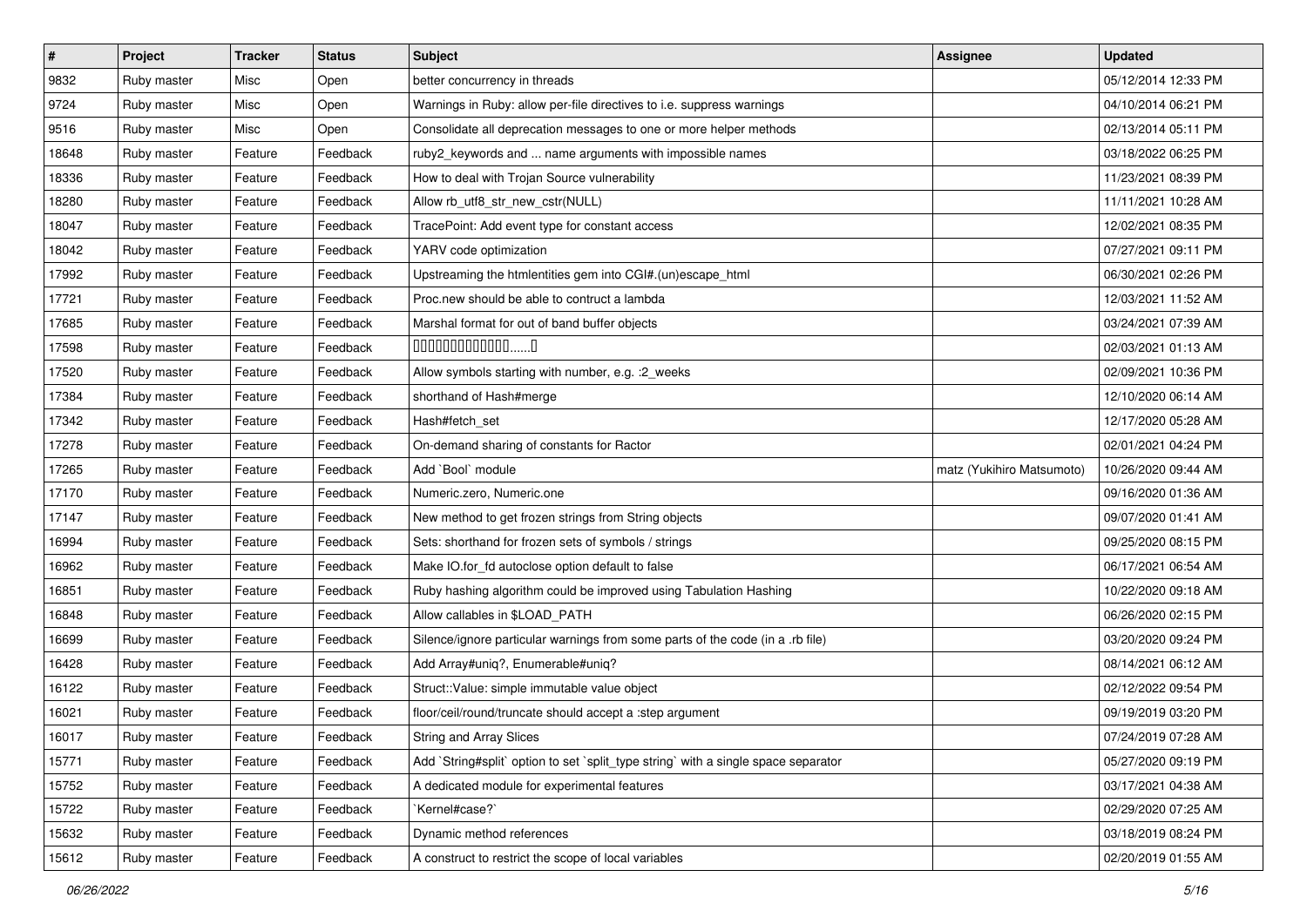| $\vert$ # | Project     | <b>Tracker</b> | <b>Status</b> | <b>Subject</b>                                                                                            | <b>Assignee</b>                     | Updated             |
|-----------|-------------|----------------|---------------|-----------------------------------------------------------------------------------------------------------|-------------------------------------|---------------------|
| 15606     | Ruby master | Feature        | Feedback      | Precedence of -@ and +@                                                                                   |                                     | 02/16/2019 06:02 AM |
| 15425     | Ruby master | Feature        | Feedback      | Store MJIT header into Ruby versioned directory.                                                          | k0kubun (Takashi Kokubun)           | 10/07/2021 11:03 PM |
| 15344     | Ruby master | Feature        | Feedback      | Being proactive about Ruby security                                                                       |                                     | 12/23/2021 11:40 PM |
| 15123     | Ruby master | Feature        | Feedback      | Enumerable#compact proposal                                                                               | matz (Yukihiro Matsumoto)           | 10/30/2019 07:30 PM |
| 15049     | Ruby master | Feature        | Feedback      | [Request] Easily access all keyword arguments within a method                                             |                                     | 10/15/2018 05:36 PM |
| 14835     | Ruby master | Feature        | Feedback      | Support TracePoint#raised_exception on non-:raise events                                                  |                                     | 12/04/2021 06:49 AM |
| 14794     | Ruby master | Feature        | Feedback      | Primitive arrays (Ruby 3x3)                                                                               |                                     | 12/11/2021 02:07 PM |
| 14778     | Ruby master | Feature        | Feedback      | Make Object#dup accept a block                                                                            |                                     | 05/27/2018 07:52 AM |
| 14417     | Ruby master | Feature        | Feedback      | String#sub / String#gsub 00000 Symbol 0 Hash000000000000                                                  |                                     | 02/04/2018 01:05 PM |
| 14390     | Ruby master | Feature        | Feedback      | UnboundMethod#to_proc                                                                                     |                                     | 05/18/2018 03:24 AM |
| 14116     | Ruby master | Feature        | Feedback      | Add Matrix #exponentiate method as Matlab's exp                                                           | marcandre (Marc-Andre<br>Lafortune) | 11/20/2017 06:52 AM |
| 14105     | Ruby master | Feature        | Feedback      | Introduce xor as alias for Set#^                                                                          | knu (Akinori MUSHA)                 | 06/27/2018 10:56 AM |
| 13923     | Ruby master | Feature        | Feedback      | Idiom to release resources safely, with less indentations                                                 |                                     | 09/26/2017 08:31 AM |
| 13822     | Ruby master | Feature        | Feedback      | Time.dst_changes(t=Time.now.year)                                                                         |                                     | 12/13/2018 01:31 AM |
| 13683     | Ruby master | Feature        | Feedback      | Add strict Enumerable#single                                                                              |                                     | 09/02/2021 05:52 PM |
| 13677     | Ruby master | Feature        | Feedback      | Add more details to error "Name or service not known (SocketError)"                                       |                                     | 04/01/2019 09:12 AM |
| 13613     | Ruby master | Feature        | Feedback      | Prefer that require/require_relative/load to tell us permission error if the target file is<br>unreadable |                                     | 09/25/2017 12:16 PM |
| 13588     | Ruby master | Feature        | Feedback      | Add Encoding#min_char_size, #max_char_size, #minmax_char_size                                             |                                     | 05/29/2017 07:51 AM |
| 13559     | Ruby master | Feature        | Feedback      | Change implementation of Feature #6721                                                                    |                                     | 05/18/2017 12:31 PM |
| 13332     | Ruby master | Feature        | Feedback      | Forwardable#def_instance_delegator nil                                                                    | nobu (Nobuyoshi Nakada)             | 09/25/2017 08:20 AM |
| 13303     | Ruby master | Feature        | Feedback      | String#any? as !String#empty?                                                                             | matz (Yukihiro Matsumoto)           | 02/23/2021 05:14 PM |
| 13290     | Ruby master | Feature        | Feedback      | A method to use a hash like in a case construction                                                        |                                     | 03/13/2017 07:28 AM |
| 13257     | Ruby master | Feature        | Feedback      | Symbol#singleton_class should be undef                                                                    |                                     | 06/01/2020 09:41 PM |
| 13207     | Ruby master | Feature        | Feedback      | Allow keyword local variable names like `class` or `for`                                                  |                                     | 02/13/2017 06:22 AM |
| 13166     | Ruby master | Feature        | Feedback      | Feature Request: Byte Arrays for Ruby 3                                                                   |                                     | 03/31/2017 08:04 AM |
| 13025     | Ruby master | Feature        | Feedback      | String equality operator does not perform implicit conversion                                             |                                     | 12/12/2016 07:18 AM |
| 13000     | Ruby master | Feature        | Feedback      | Implement Set#include? with Hash#include?                                                                 | knu (Akinori MUSHA)                 | 09/11/2020 08:18 PM |
| 12982     | Ruby master | Feature        | Feedback      | ruby 2.3.1 got crash on macos                                                                             |                                     | 12/23/2021 11:40 PM |
| 12964     | Ruby master | Feature        | Feedback      | Add sub? and gsub? method to string class.                                                                |                                     | 11/22/2016 10:13 AM |
| 12957     | Ruby master | Feature        | Feedback      | A more OO way to create lambda Procs                                                                      |                                     | 01/24/2017 08:43 PM |
| 12861     | Ruby master | Feature        | Feedback      | super in a block can be either lexically or dynamically scoped depending on how the block is<br>invoked   | matz (Yukihiro Matsumoto)           | 12/21/2016 05:20 PM |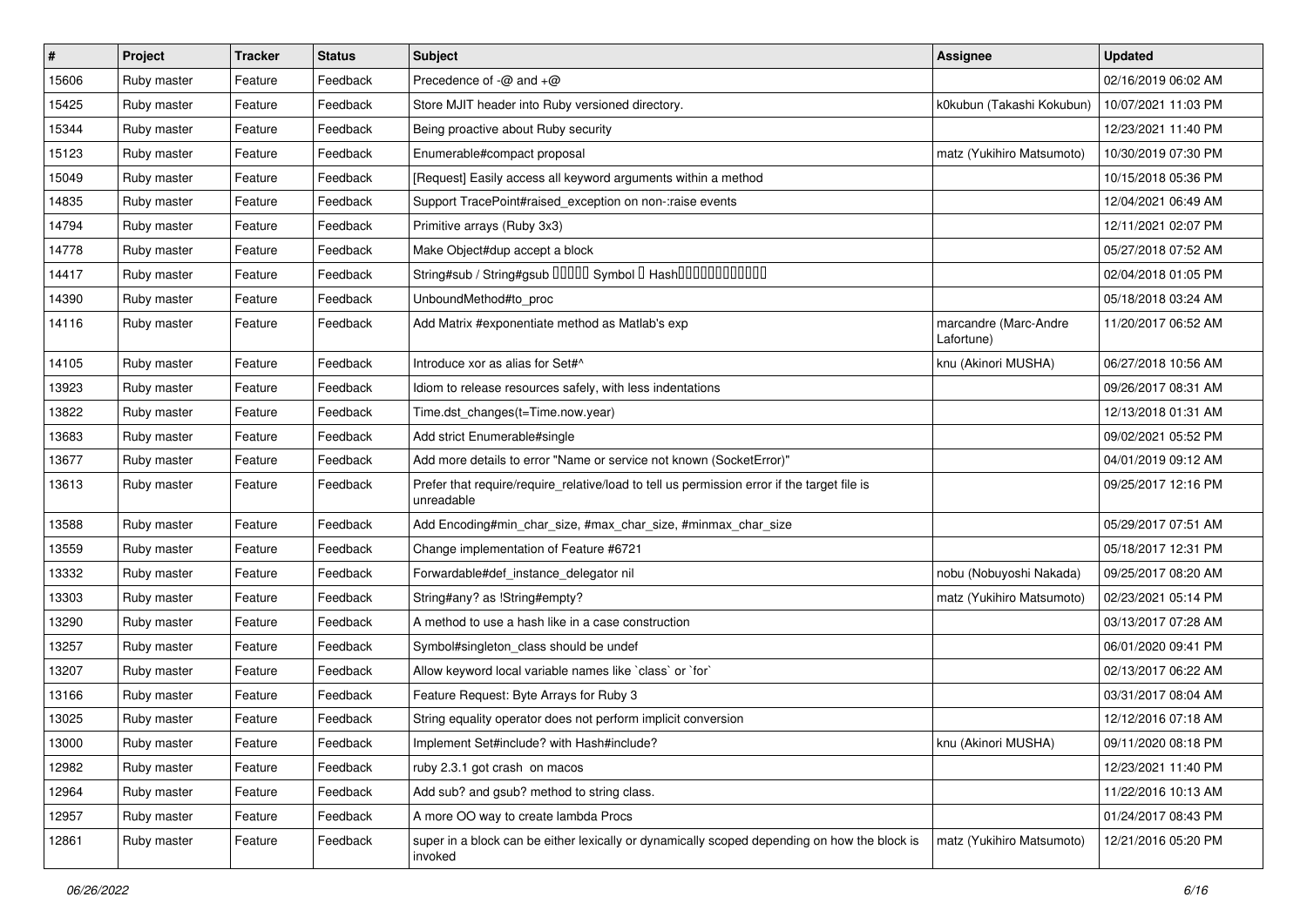| $\sharp$ | Project     | <b>Tracker</b> | <b>Status</b> | Subject                                                                                                              | <b>Assignee</b>           | <b>Updated</b>      |
|----------|-------------|----------------|---------------|----------------------------------------------------------------------------------------------------------------------|---------------------------|---------------------|
| 12854    | Ruby master | Feature        | Feedback      | Proc#curry should return an instance of the class, not Proc                                                          |                           | 10/25/2017 09:59 PM |
| 12745    | Ruby master | Feature        | Feedback      | String#(g)sub(!) should pass a MatchData to the block, not a String                                                  | matz (Yukihiro Matsumoto) | 11/03/2021 11:46 PM |
| 12744    | Ruby master | Feature        | Feedback      | Add str.reverse_each_char and str.reverse_chars                                                                      |                           | 09/16/2016 10:41 AM |
| 12735    | Ruby master | Feature        | Feedback      | TCP Server documentation improvement                                                                                 | zzak (Zachary Scott)      | 03/01/2017 08:42 PM |
| 12719    | Ruby master | Feature        | Feedback      | Struct#merge` for partial updates                                                                                    |                           | 09/29/2021 09:16 PM |
| 12715    | Ruby master | Feature        | Feedback      | Allow ruby hackers to omit having to specify class or module mandatory, if they know exactly<br>what they want to do |                           | 11/25/2016 09:01 AM |
| 12698    | Ruby master | Feature        | Feedback      | Method to delete a substring by regex match                                                                          |                           | 04/25/2019 01:05 PM |
| 12607    | Ruby master | Feature        | Feedback      | Ruby needs an atomic integer                                                                                         | ko1 (Koichi Sasada)       | 01/29/2021 12:28 PM |
| 12481    | Ruby master | Feature        | Feedback      | Add Array#view to allow opt-in copy-on-write sharing of Array contents                                               |                           | 07/19/2016 09:08 AM |
| 12459    | Ruby master | Feature        | Feedback      | Add type coercion option to ARGV getopts arguements.                                                                 |                           | 06/06/2016 08:37 AM |
| 12399    | Ruby master | Feature        | Feedback      | Restricted, safe version of `Kernel#eval`                                                                            |                           | 06/13/2017 12:24 AM |
| 12357    | Ruby master | Feature        | Feedback      | Random#initialize with a String                                                                                      |                           | 05/17/2016 05:20 PM |
| 12304    | Ruby master | Feature        | Feedback      | String#split with a block                                                                                            |                           | 04/21/2016 12:29 AM |
| 12263    | Ruby master | Feature        | Feedback      | Feature request: &&. operator (shorthand for foo && foo.method)                                                      |                           | 05/22/2016 06:03 AM |
| 12242    | Ruby master | Feature        | Feedback      | Is it worth adding collision probability of SecureRandom functions in RubyDoc?                                       |                           | 05/15/2016 07:56 AM |
| 12138    | Ruby master | Feature        | Feedback      | Support `Kernel#load_with_env(filename, cbase: SomeMod, cref: someMod, binding:<br>SomeMod) # => obj`                |                           | 09/29/2016 11:44 PM |
| 12133    | Ruby master | Feature        | Feedback      | Ability to exclude start when defining a range                                                                       |                           | 04/07/2021 06:49 AM |
| 12075    | Ruby master | Feature        | Feedback      | some container#nonempty?                                                                                             | matz (Yukihiro Matsumoto) | 10/07/2021 03:11 AM |
| 12042    | Ruby master | Feature        | Feedback      | A better interface that returns a list of local variables available where the exception is raised                    |                           | 02/03/2016 05:10 AM |
| 11997    | Ruby master | Feature        | Feedback      | A method to read a file with interpolations                                                                          |                           | 03/17/2016 01:13 PM |
| 11918    | Ruby master | Feature        | Feedback      | Make #finite? consistent with #nonzero?                                                                              |                           | 12/29/2015 03:28 PM |
| 11911    | Ruby master | Feature        | Feedback      | Immutable method definitions and/or static dispatch                                                                  |                           | 01/03/2016 07:04 AM |
| 11824    | Ruby master | Feature        | Feedback      | Add Enumerator#to ary for added implicit behavior                                                                    |                           | 12/15/2015 09:48 PM |
| 11791    | Ruby master | Feature        | Feedback      | The literal quotes should accept more quote characters (aka more unicode characters)                                 |                           | 12/09/2015 12:45 AM |
| 11538    | Ruby master | Feature        | Feedback      | ensure variable syntax                                                                                               |                           | 06/06/2018 10:21 AM |
| 11530    | Ruby master | Feature        | Feedback      | unicode planes                                                                                                       |                           | 09/21/2015 05:46 AM |
| 11529    | Ruby master | Feature        | Feedback      | extensible % literal declarations                                                                                    |                           | 09/17/2015 05:57 PM |
| 11484    | Ruby master | Feature        | Feedback      | add output offset for readpartial/read_nonblock/etc                                                                  | matz (Yukihiro Matsumoto) | 09/25/2017 07:28 AM |
| 11348    | Ruby master | Feature        | Feedback      | TracePoint API needs events for fiber's switching                                                                    | ko1 (Koichi Sasada)       | 09/01/2015 09:12 AM |
| 11300    | Ruby master | Feature        | Feedback      | [PATCH] Add String#bin for parity with #hex and #oct.                                                                |                           | 07/23/2019 06:11 PM |
| 11227    | Ruby master | Feature        | Feedback      | May it be possible to add some symbols to IO.new() ?                                                                 |                           | 06/06/2015 03:57 AM |
| 11154    | Ruby master | Feature        | Feedback      | Postfix '!?' can use as the valid function identifier.                                                               |                           | 05/18/2015 04:49 PM |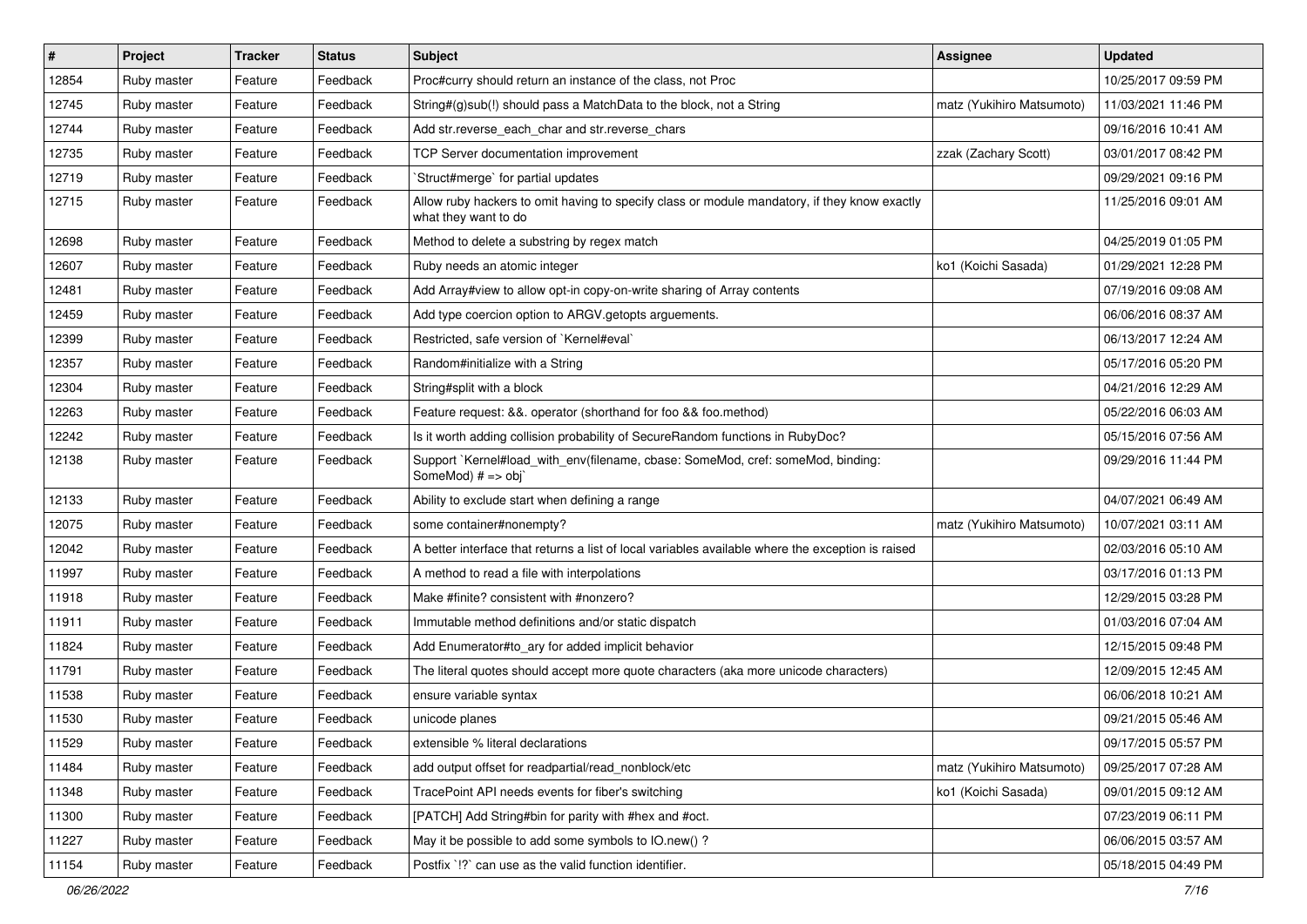| #     | Project     | <b>Tracker</b> | <b>Status</b> | <b>Subject</b>                                                                                                                 | <b>Assignee</b>           | <b>Updated</b>      |
|-------|-------------|----------------|---------------|--------------------------------------------------------------------------------------------------------------------------------|---------------------------|---------------------|
| 11139 | Ruby master | Feature        | Feedback      | [PATCH] socket: support accept `sock_nonblock: (true false)'                                                                   | akr (Akira Tanaka)        | 07/02/2015 01:30 AM |
| 11098 | Ruby master | Feature        | Feedback      | Thread-level allocation counting                                                                                               |                           | 10/09/2018 01:52 AM |
| 11087 | Ruby master | Feature        | Feedback      | Method to retrieve {local, global, instance} variables as a Hash                                                               | matz (Yukihiro Matsumoto) | 06/12/2015 09:13 AM |
| 10930 | Ruby master | Feature        | Feedback      | Allow splat operator to work for string interpolation                                                                          |                           | 12/05/2015 04:53 AM |
| 10867 | Ruby master | Feature        | Feedback      | An ATOMIC_GET operation should be written and used.                                                                            |                           | 07/23/2019 03:13 PM |
| 10844 | Ruby master | Feature        | Feedback      | TracePoint API needs an event to inform about creating/removing a new frame without calling   ko1 (Koichi Sasada)<br>something |                           | 03/02/2015 06:38 PM |
| 10482 | Ruby master | Feature        | Feedback      | Allow ignored items to vary in `Enumerable#chunk`.                                                                             |                           | 11/11/2014 10:08 AM |
| 10394 | Ruby master | Feature        | Feedback      | An instance method on Enumerator that evaluates the block under with self being the block<br>variable.                         |                           | 04/30/2019 11:58 AM |
| 10381 | Ruby master | Feature        | Feedback      | Pathname#mkdir_p, Pathname#makedirs UUUU                                                                                       | akr (Akira Tanaka)        | 10/15/2014 04:27 AM |
| 10356 | Ruby master | Feature        | Feedback      | [PATCH 2/2] Remove unused internal functions                                                                                   |                           | 10/10/2014 05:24 AM |
| 10355 | Ruby master | Feature        | Feedback      | Feature request: Module#prepended?(mod)                                                                                        | matz (Yukihiro Matsumoto) | 01/05/2018 09:01 PM |
| 10351 | Ruby master | Feature        | Feedback      | [PATCH] prevent CVE-2014-6277                                                                                                  |                           | 01/05/2018 09:01 PM |
| 10270 | Ruby master | Feature        | Feedback      | Hash#insert                                                                                                                    |                           | 09/21/2014 01:01 PM |
| 10254 | Ruby master | Feature        | Feedback      | Array#each and Array#map for nested arrays                                                                                     |                           | 09/19/2014 07:38 PM |
| 10228 | Ruby master | Feature        | Feedback      | Statistics module                                                                                                              |                           | 11/10/2014 11:01 PM |
| 10211 | Ruby master | Feature        | Feedback      | Implement Signal.current_trap(sig)                                                                                             |                           | 08/09/2015 01:00 PM |
| 10131 | Ruby master | Feature        | Feedback      | Greatest multiple of r not greater than x                                                                                      |                           | 08/14/2014 07:23 AM |
| 10108 | Ruby master | Feature        | Feedback      | NameError#name and nested constants                                                                                            |                           | 08/10/2014 04:37 AM |
| 10065 | Ruby master | Feature        | Feedback      | Make `gem env` command output valid YAML                                                                                       | drbrain (Eric Hodel)      | 07/20/2014 10:54 PM |
| 10064 | Ruby master | Feature        | Feedback      | &:symbol in when clause                                                                                                        | matz (Yukihiro Matsumoto) | 01/05/2018 09:01 PM |
| 10059 | Ruby master | Feature        | Feedback      | [PATCH and SUGGEST] 0000000000000000000000000000000                                                                            |                           | 09/16/2014 11:54 AM |
| 10047 | Ruby master | Feature        | Feedback      | Proposal for failesafe requires                                                                                                |                           | 07/17/2014 10:35 PM |
| 10042 | Ruby master | Feature        | Feedback      | Deprecate postfix rescue syntax for removal in 3.0                                                                             | matz (Yukihiro Matsumoto) | 12/10/2020 08:53 AM |
| 10040 | Ruby master | Feature        | Feedback      | '%d' and '%t' shorthands for 'Date.new(*args)' and 'Time.new(*args)'                                                           |                           | 07/21/2014 03:42 AM |
| 10018 | Ruby master | Feature        | Feedback      | Consider adding Sub-Includes as in include Foo::bar                                                                            |                           | 07/10/2014 12:49 AM |
| 9963  | Ruby master | Feature        | Feedback      | Symbol.count                                                                                                                   |                           | 07/11/2014 06:50 AM |
| 9960  | Ruby master | Feature        | Feedback      | Add support for GNU --long options                                                                                             |                           | 06/21/2014 02:06 AM |
| 9777  | Ruby master | Feature        | Feedback      | Feature Proposal: Proc#to_lambda                                                                                               |                           | 01/05/2018 09:00 PM |
| 9713  | Ruby master | Feature        | Feedback      | FILE return unexpected encoding - breaks Dir.glob                                                                              | cruby-windows             | 12/10/2020 09:13 AM |
| 9678  | Ruby master | Feature        | Feedback      | New heredoc syntax                                                                                                             |                           | 12/23/2021 11:40 PM |
| 9602  | Ruby master | Feature        | Feedback      | Logic with `Enumerable#grep`                                                                                                   | matz (Yukihiro Matsumoto) | 12/01/2019 05:23 PM |
| 9552  | Ruby master | Feature        | Feedback      | Module map!                                                                                                                    |                           | 03/09/2014 05:51 AM |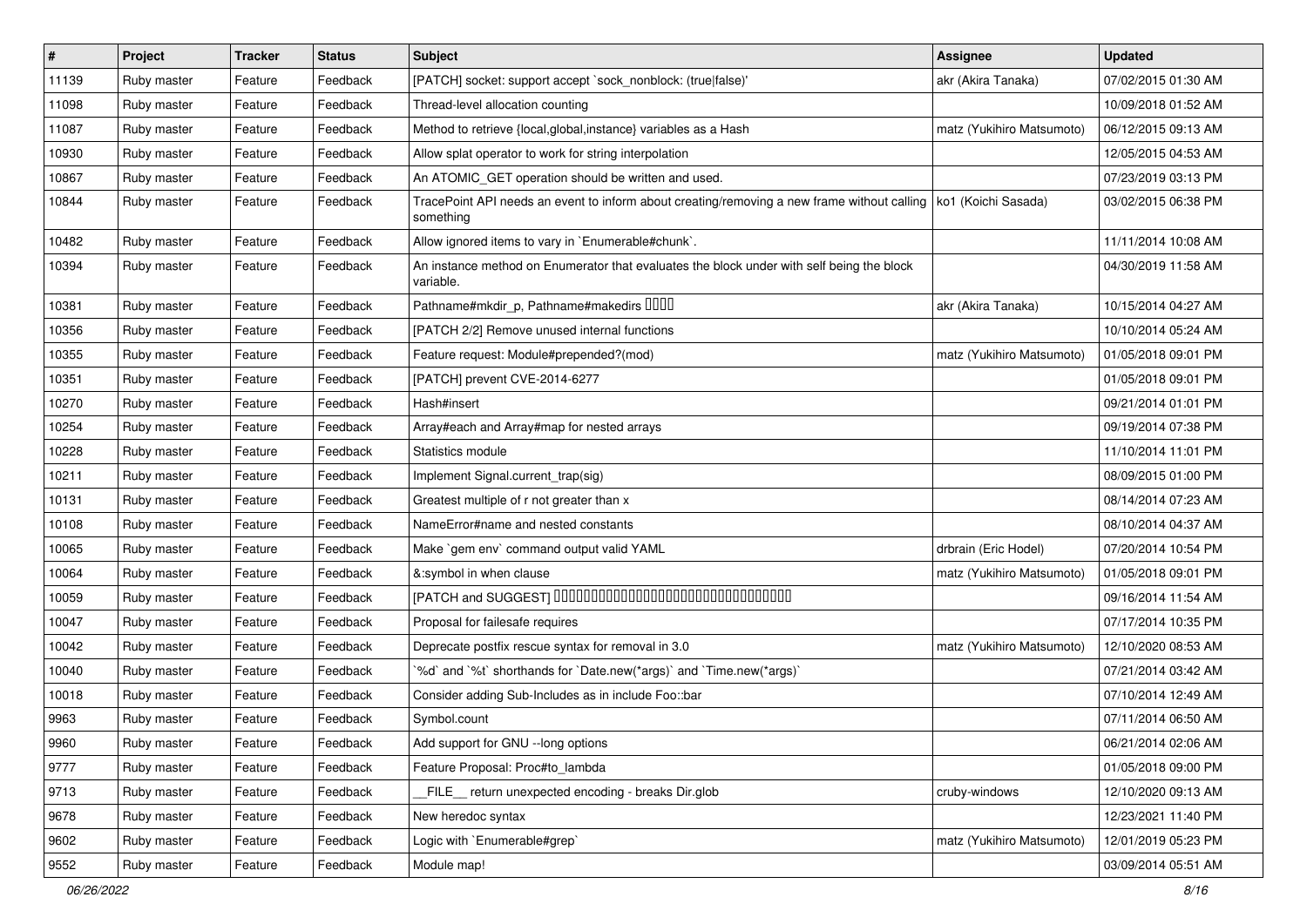| $\pmb{\#}$ | Project     | <b>Tracker</b> | <b>Status</b> | <b>Subject</b>                                                                                                             | Assignee                  | <b>Updated</b>      |
|------------|-------------|----------------|---------------|----------------------------------------------------------------------------------------------------------------------------|---------------------------|---------------------|
| 9548       | Ruby master | Feature        | Feedback      | Module curry                                                                                                               |                           | 03/11/2014 02:00 PM |
| 9099       | Ruby master | Feature        | Feedback      | Train emoji lambda operator                                                                                                |                           | 11/24/2013 01:48 AM |
| 9076       | Ruby master | Feature        | Feedback      | New one-argument block syntax: &.                                                                                          |                           | 12/10/2020 08:53 AM |
| 9064       | Ruby master | Feature        | Feedback      | Add support for packages, like in Java                                                                                     | matz (Yukihiro Matsumoto) | 07/29/2014 02:07 AM |
| 8981       | Ruby master | Feature        | Feedback      | Suggestion for CreateProcess flags with rubyw on windows                                                                   | cruby-windows             | 01/05/2018 09:00 PM |
| 8912       | Ruby master | Feature        | Feedback      | Exception.raise                                                                                                            |                           | 09/16/2013 06:23 AM |
| 8863       | Ruby master | Feature        | Feedback      | New error class: UndefinedBehaviorError                                                                                    |                           | 01/11/2014 11:09 AM |
| 8833       | Ruby master | Feature        | Feedback      | [PATCH] IPAddr#pred                                                                                                        | knu (Akinori MUSHA)       | 10/21/2017 05:15 PM |
| 8811       | Ruby master | Feature        | Feedback      | Counterpart to `Hash#key?` for `Array`                                                                                     |                           | 09/04/2013 02:12 AM |
| 8788       | Ruby master | Feature        | Feedback      | use eventfd on newer Linux instead of pipe for timer thread                                                                |                           | 12/25/2017 06:15 PM |
| 8765       | Ruby master | Feature        | Feedback      | Literal for symbol with interpolation                                                                                      |                           | 08/19/2013 10:20 PM |
| 8725       | Ruby master | Feature        | Feedback      | Possibility to get a signal handler without changing it                                                                    | ko1 (Koichi Sasada)       | 12/25/2017 06:15 PM |
| 8707       | Ruby master | Feature        | Feedback      | Hash#reverse_each                                                                                                          | matz (Yukihiro Matsumoto) | 01/05/2018 09:00 PM |
| 8573       | Ruby master | Feature        | Feedback      | Add String#format method(not an alias of String#%)                                                                         |                           | 04/18/2018 09:59 AM |
| 8520       | Ruby master | Feature        | Feedback      | Distinct to_s methods for Array, Hash                                                                                      | matz (Yukihiro Matsumoto) | 06/14/2013 12:37 AM |
| 8515       | Ruby master | Feature        | Feedback      | don't allow irb to dump output for forever and ever                                                                        |                           | 08/15/2014 09:20 PM |
| 8422       | Ruby master | Feature        | Feedback      | add Enumerable#reverse_sort and Enumerable#reverse_sort_by                                                                 |                           | 06/14/2013 03:19 AM |
| 8421       | Ruby master | Feature        | Feedback      | add Enumerable#find_map and Enumerable#find_all_map                                                                        |                           | 11/29/2020 11:40 PM |
| 8396       | Ruby master | Feature        | Feedback      | Allow easier destructuring of MatchData                                                                                    |                           | 06/02/2013 04:53 PM |
| 8371       | Ruby master | Feature        | Feedback      | Make some enumerators mimic arrays                                                                                         | matz (Yukihiro Matsumoto) | 06/02/2013 04:11 PM |
| 8365       | Ruby master | Feature        | Feedback      | Make variables objects                                                                                                     | matz (Yukihiro Matsumoto) | 08/19/2016 07:21 PM |
| 8269       | Ruby master | Feature        | Feedback      | stdlib: Add Find.each_file to accompany Find.find                                                                          |                           | 06/02/2013 03:53 PM |
| 8258       | Ruby master | Feature        | Feedback      | Dir#escape_glob                                                                                                            |                           | 12/23/2021 11:40 PM |
| 8172       | Ruby master | Feature        | Feedback      | IndexError-returning counterparts to destructive Array methods                                                             |                           | 12/30/2019 07:19 PM |
| 8168       | Ruby master | Feature        | Feedback      | Feature request: support for (single) statement lambda syntax/definition                                                   | matz (Yukihiro Matsumoto) | 01/11/2014 11:36 AM |
| 8096       | Ruby master | Feature        | Feedback      | introduce Time.current_timestamp                                                                                           | matz (Yukihiro Matsumoto) | 12/23/2021 11:40 PM |
| 8077       | Ruby master | Feature        | Feedback      | Returning Dir objects from C extensions                                                                                    |                           | 07/15/2019 10:48 PM |
| 8062       | Ruby master | Feature        | Feedback      | Argument error stack trace to specify the 'called' method                                                                  |                           | 12/25/2017 06:15 PM |
| 8027       | Ruby master | Feature        | Feedback      | add the possibility to raise an exception in #included, #extended, #prepended, #inherited and<br>break the calling feature |                           | 06/02/2013 03:22 PM |
| 8026       | Ruby master | Feature        | Feedback      | Need Module#prepended modules                                                                                              | matz (Yukihiro Matsumoto) | 01/16/2020 06:12 AM |
| 7986       | Ruby master | Feature        | Feedback      | Custom case statement comparison method                                                                                    |                           | 12/10/2020 08:50 AM |
| 7939       | Ruby master | Feature        | Feedback      | Alternative curry function creation                                                                                        | matz (Yukihiro Matsumoto) | 12/25/2017 06:15 PM |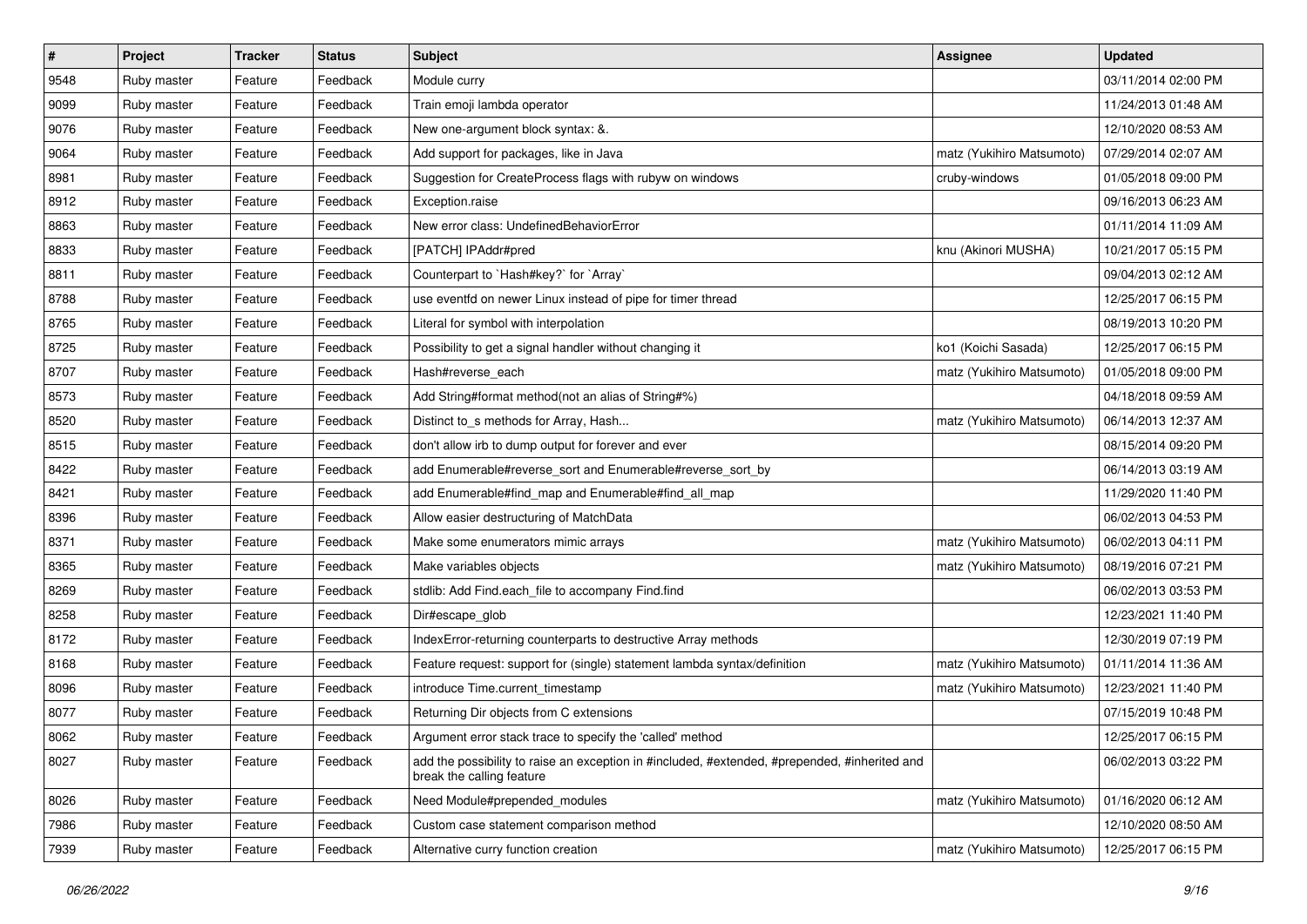| $\sharp$ | Project     | <b>Tracker</b> | <b>Status</b> | <b>Subject</b>                                                                                                                   | <b>Assignee</b>                   | <b>Updated</b>      |
|----------|-------------|----------------|---------------|----------------------------------------------------------------------------------------------------------------------------------|-----------------------------------|---------------------|
| 7796     | Ruby master | Feature        | Feedback      | Hash#keys should return a set                                                                                                    |                                   | 12/10/2020 08:49 AM |
| 7652     | Ruby master | Feature        | Feedback      | Add FreeMiNT support to Ruby                                                                                                     | nobu (Nobuyoshi Nakada)           | 12/25/2017 06:15 PM |
| 7511     | Ruby master | Feature        | Feedback      | short-circuiting logical implication operator                                                                                    | matz (Yukihiro Matsumoto)         | 12/10/2020 08:55 AM |
| 7240     | Ruby master | Feature        | Feedback      | Inheritable #included/#extended Hooks For Modules                                                                                |                                   | 12/25/2017 06:15 PM |
| 7114     | Ruby master | Feature        | Feedback      | New classes: `HumanTime::LocalTime`, `HumanTime::Duration`                                                                       |                                   | 12/25/2017 06:15 PM |
| 6808     | Ruby master | Feature        | Feedback      | Implicit index for enumerations                                                                                                  |                                   | 12/25/2017 06:15 PM |
| 6806     | Ruby master | Feature        | Feedback      | Support functional programming: forbid instance/class variables for<br>ModuleName::method_name, allow for ModuleName.method_name | matz (Yukihiro Matsumoto)         | 12/10/2020 08:53 AM |
| 6793     | Ruby master | Feature        | Feedback      | easier ability to "run as the currently running ruby"                                                                            |                                   | 12/25/2017 06:15 PM |
| 6792     | Ruby master | Feature        | Feedback      | request for easier system properties access                                                                                      |                                   | 12/25/2017 06:15 PM |
| 6744     | Ruby master | Feature        | Feedback      | ruby unable to run system commands that require elevated privileges                                                              | usa (Usaku NAKAMURA)              | 12/25/2017 06:15 PM |
| 6739     | Ruby master | Feature        | Feedback      | One-line rescue statement should support specifying an exception class                                                           | matz (Yukihiro Matsumoto)         | 05/18/2016 12:42 AM |
| 6737     | Ruby master | Feature        | Feedback      | Add Hash#read and alias as #[].                                                                                                  |                                   | 12/25/2017 06:15 PM |
| 6727     | Ruby master | Feature        | Feedback      | Add Array#rest (with implementation)                                                                                             | matz (Yukihiro Matsumoto)         | 08/14/2019 08:51 AM |
| 6697     | Ruby master | Feature        | Feedback      | [PATCH] Add Kernel#Symbol conversion method like String(), Array() etc.                                                          | matz (Yukihiro Matsumoto)         | 12/25/2017 06:15 PM |
| 6602     | Ruby master | Feature        | Feedback      | Tail call optimization: enable by default?                                                                                       | ko1 (Koichi Sasada)               | 06/13/2020 01:31 AM |
| 6515     | Ruby master | Feature        | Feedback      | array.c: added method that verifies if an Array is part of another                                                               | matz (Yukihiro Matsumoto)         | 12/25/2017 06:15 PM |
| 6507     | Ruby master | Feature        | Feedback      | File Literal                                                                                                                     |                                   | 12/25/2017 06:15 PM |
| 6478     | Ruby master | Feature        | Feedback      | BasicObject#_class_                                                                                                              | matz (Yukihiro Matsumoto)         | 12/25/2017 06:15 PM |
| 6444     | Ruby master | Feature        | Feedback      | alias for String#index                                                                                                           |                                   | 12/25/2017 06:15 PM |
| 6442     | Ruby master | Feature        | Feedback      | <b>CRUDify Hash class</b>                                                                                                        | trans (Thomas Sawyer)             | 12/25/2017 06:15 PM |
| 6399     | Ruby master | Feature        | Feedback      | IO.read ignores valid open_args on Windows                                                                                       | usa (Usaku NAKAMURA)              | 12/25/2017 06:15 PM |
| 6367     | Ruby master | Feature        | Feedback      | #same? for Enumerable                                                                                                            | matz (Yukihiro Matsumoto)         | 12/25/2017 06:15 PM |
| 6315     | Ruby master | Feature        | Feedback      | handler to trace output of each line of code executed                                                                            |                                   | 12/25/2017 06:15 PM |
| 6263     | Ruby master | Feature        | Feedback      | Simple access to toplevel object (main)                                                                                          |                                   | 12/25/2017 06:15 PM |
| 6256     | Ruby master | Feature        | Feedback      | Slightly improve ruby_qsort performance                                                                                          | MartinBosslet (Martin<br>Bosslet) | 01/10/2019 01:51 PM |
| 6251     | Ruby master | Feature        | Feedback      | Magic comments for compile options                                                                                               | matz (Yukihiro Matsumoto)         | 08/21/2015 11:47 PM |
| 6219     | Ruby master | Feature        | Feedback      | Return value of Hash#store                                                                                                       | matz (Yukihiro Matsumoto)         | 12/10/2020 08:46 AM |
| 6118     | Ruby master | Feature        | Feedback      | Hash#keys_of(values), returns related keys of given values                                                                       | matz (Yukihiro Matsumoto)         | 01/10/2019 08:16 AM |
| 5805     | Ruby master | Feature        | Feedback      | object_hexid                                                                                                                     |                                   | 12/25/2017 06:15 PM |
| 5673     | Ruby master | Feature        | Feedback      | undef_method probably doesn't need to raise an error                                                                             | matz (Yukihiro Matsumoto)         | 12/25/2017 06:15 PM |
| 5644     | Ruby master | Feature        | Feedback      | add Enumerable#exclude? antonym                                                                                                  | matz (Yukihiro Matsumoto)         | 12/25/2017 06:15 PM |
| 5628     | Ruby master | Feature        | Feedback      | Module#basename                                                                                                                  | matz (Yukihiro Matsumoto)         | 08/29/2020 05:01 PM |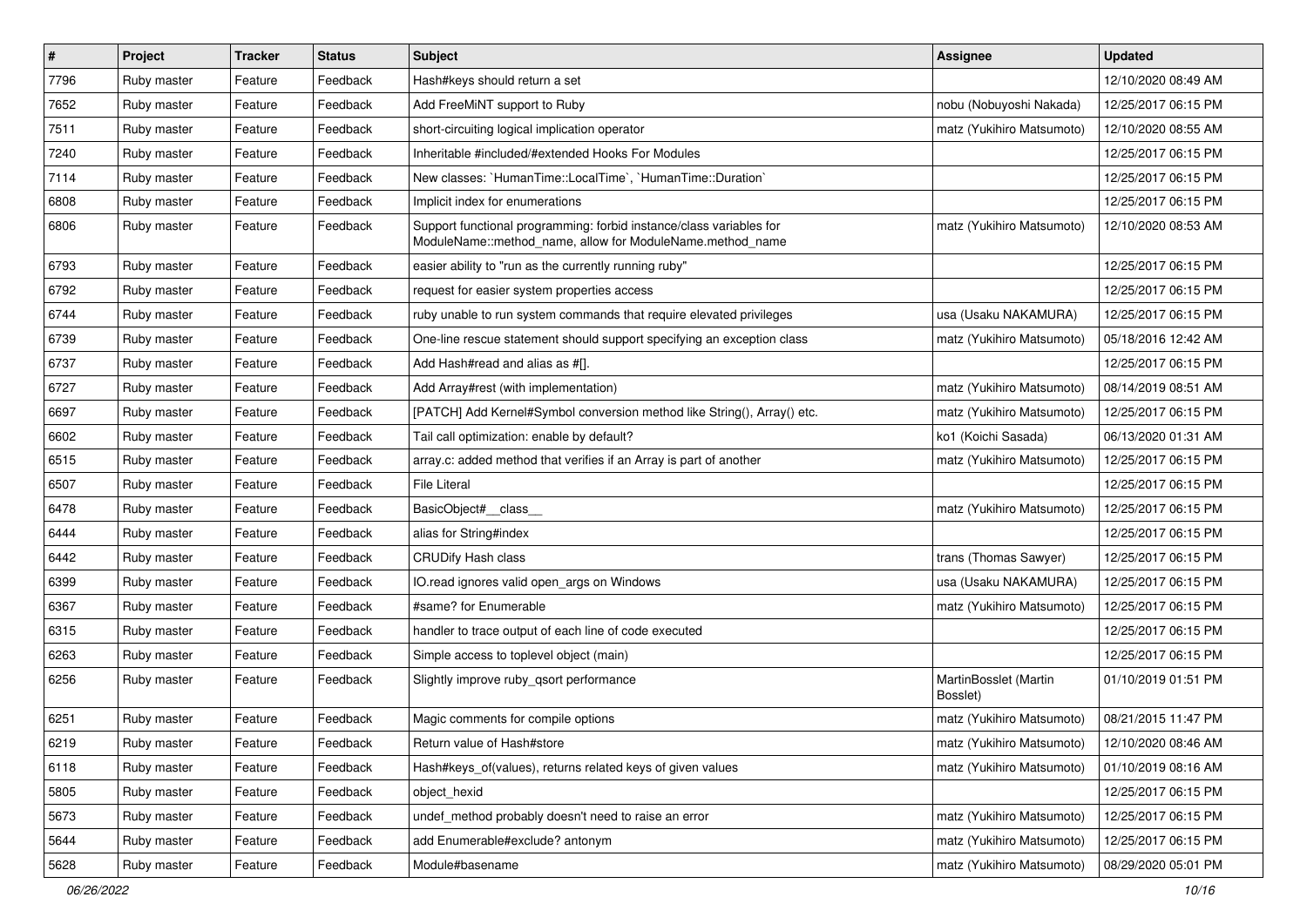| $\vert$ # | Project     | <b>Tracker</b> | <b>Status</b> | <b>Subject</b>                                                                                 | Assignee                  | <b>Updated</b>      |
|-----------|-------------|----------------|---------------|------------------------------------------------------------------------------------------------|---------------------------|---------------------|
| 5606      | Ruby master | Feature        | Feedback      | String#each_match(regexp)                                                                      |                           | 12/25/2017 06:15 PM |
| 5522      | Ruby master | Feature        | Feedback      | Numeric#finite? UNumeric#infinite? UNumeric#nan? UUU                                           | mrkn (Kenta Murata)       | 12/10/2020 08:54 AM |
| 5521      | Ruby master | Feature        | Feedback      | Numeric#rational? <sup>[]</sup> Numeric#complex? <sup>[]</sup> Numeric#float? <sup>[10]</sup>  | matz (Yukihiro Matsumoto) | 12/10/2020 08:49 AM |
| 5514      | Ruby master | Feature        | Feedback      | Numeric III quotient II quotrem IIII                                                           | matz (Yukihiro Matsumoto) | 12/10/2020 08:49 AM |
| 5360      | Ruby master | Feature        | Feedback      | BasicObject#binding                                                                            |                           | 12/25/2017 06:15 PM |
| 5174      | Ruby master | Feature        | Feedback      | Export ruby_init_prelude()                                                                     | nobu (Nobuyoshi Nakada)   | 12/25/2017 06:15 PM |
| 5145      | Ruby master | Feature        | Feedback      | Function extension of Array#transpose                                                          |                           | 12/25/2017 06:15 PM |
| 5103      | Ruby master | Feature        | Feedback      | [ext/openssl] Object equality for objects based on ASN.1 structures                            |                           | 09/13/2015 03:32 AM |
| 5102      | Ruby master | Feature        | Feedback      | [ext/openssl] Purpose of OpenSSL::PKCS12.new / Allow changing the password                     |                           | 09/13/2015 03:33 AM |
| 4712      | Ruby master | Feature        | Feedback      | File.writable? inaccurate in windows                                                           |                           | 12/25/2017 06:14 PM |
| 4645      | Ruby master | Feature        | Feedback      | Pass existing buffer to getsockopt                                                             |                           | 12/25/2017 06:14 PM |
| 4264      | Ruby master | Feature        | Feedback      | General type coercion protocol for Ruby                                                        | matz (Yukihiro Matsumoto) | 12/25/2017 06:14 PM |
| 4147      | Ruby master | Feature        | Feedback      | Array#sample 000000000                                                                         |                           | 11/21/2016 04:59 AM |
| 4046      | Ruby master | Feature        | Feedback      | Saving C's ** argv and cwd allows Ruby programs to reliably restart themselves                 |                           | 12/25/2017 06:14 PM |
| 3647      | Ruby master | Feature        | Feedback      | Array#sample(n, replace=false)                                                                 | mrkn (Kenta Murata)       | 03/11/2020 02:09 AM |
| 3388      | Ruby master | Feature        | Feedback      | regexp support for start_with? and end_with?                                                   | naruse (Yui NARUSE)       | 12/25/2017 06:02 PM |
| 3356      | Ruby master | Feature        | Feedback      | Add GetShortPathName to ruby                                                                   | usa (Usaku NAKAMURA)      | 01/21/2016 02:27 PM |
| 3001      | Ruby master | Feature        | Feedback      | Ruby stdlib: Benchmark::Tms #memberwise drops labels                                           |                           | 05/24/2016 01:42 PM |
| 2715      | Ruby master | Feature        | Feedback      | Optimization to avoid spawning shell in Kernel#system call should check for failure conditions |                           | 12/25/2017 06:00 PM |
| 2149      | Ruby master | Feature        | Feedback      | Pathname#include?                                                                              | akr (Akira Tanaka)        | 03/15/2018 08:19 AM |
| 18773     | Ruby master | Feature        | Assigned      | deconstruct to receive a range                                                                 | ktsj (Kazuki Tsujimoto)   | 06/24/2022 07:21 AM |
| 18571     | Ruby master | Feature        | Assigned      | Removed the bundled sources from release package after Ruby 3.2                                | hsbt (Hiroshi SHIBATA)    | 03/28/2022 06:23 AM |
| 18459     | Ruby master | Feature        | Assigned      | IRB autocomplete dropdown colour options                                                       | aycabta (aycabta.)        | 01/05/2022 02:15 AM |
| 18450     | Ruby master | Feature        | Assigned      | Force break in prettyprint                                                                     | akr (Akira Tanaka)        | 12/29/2021 02:02 PM |
| 18408     | Ruby master | Feature        | Assigned      | Allow pattern match to set instance variables                                                  | ktsj (Kazuki Tsujimoto)   | 01/26/2022 07:07 PM |
| 17638     | Ruby master | Feature        | Assigned      | Support backtracing with the libbacktrace library                                              | naruse (Yui NARUSE)       | 03/05/2021 03:40 PM |
| 17593     | Ruby master | Feature        | Assigned      | load_iseq_eval should override the ISeq path                                                   | ko1 (Koichi Sasada)       | 02/16/2021 08:27 AM |
| 17363     | Ruby master | Feature        | Assigned      | Timeouts                                                                                       | ko1 (Koichi Sasada)       | 05/14/2022 09:06 AM |
| 17355     | Ruby master | Feature        | Assigned      | Using same set of names in or-patterns (pattern matching with $Foo(x)   Bar(x)$ )              | ktsj (Kazuki Tsujimoto)   | 09/13/2021 09:11 AM |
| 17339     | Ruby master | Feature        | Assigned      | Semantic grouping with BigDecimal#to_s                                                         | mrkn (Kenta Murata)       | 12/20/2021 12:39 PM |
| 17297     | Ruby master | Feature        | Assigned      | Feature: Introduce Pathname.mktmpdir                                                           | akr (Akira Tanaka)        | 08/30/2021 06:51 AM |
| 17296     | Ruby master | Feature        | Assigned      | Feature: Pathname#chmod use FileUtils.chmod instead of File                                    | akr (Akira Tanaka)        | 08/30/2021 06:51 AM |
| 17295     | Ruby master | Feature        | Assigned      | Feature: Create a directory and file with Pathname#touch                                       | akr (Akira Tanaka)        | 09/28/2021 01:20 AM |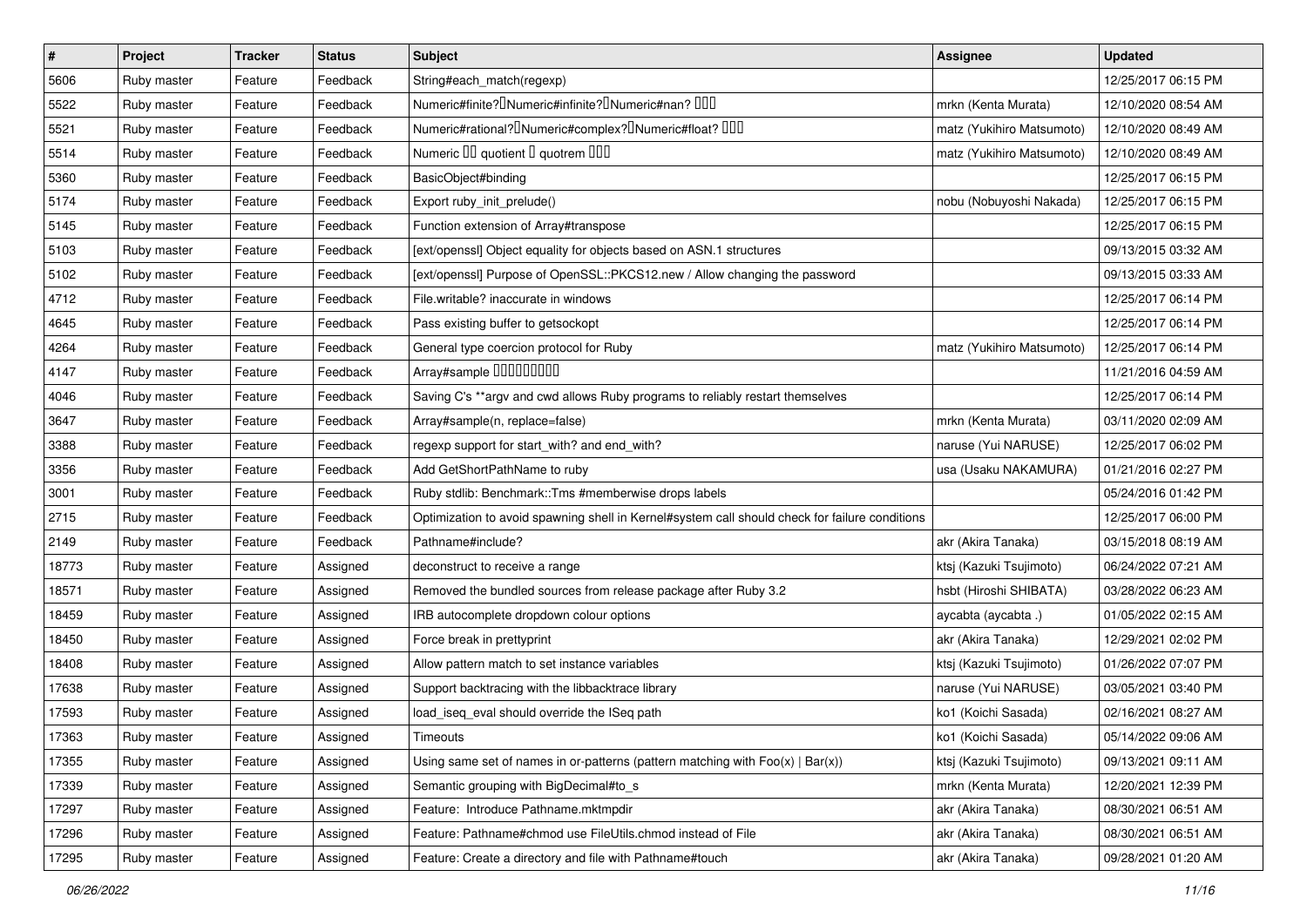| $\vert$ # | Project     | <b>Tracker</b> | <b>Status</b> | <b>Subject</b>                                                                  | <b>Assignee</b>                   | <b>Updated</b>      |
|-----------|-------------|----------------|---------------|---------------------------------------------------------------------------------|-----------------------------------|---------------------|
| 17294     | Ruby master | Feature        | Assigned      | Feature: Allow method chaining with Pathname#mkpath Pathname#rmtree             | akr (Akira Tanaka)                | 08/30/2021 06:52 AM |
| 17291     | Ruby master | Feature        | Assigned      | Optimize __send__ call                                                          | matz (Yukihiro Matsumoto)         | 01/12/2021 05:47 AM |
| 17111     | Ruby master | Feature        | Assigned      | Improve performance of Net::HTTPHeader#set_form by 40%                          | naruse (Yui NARUSE)               | 08/10/2020 05:36 AM |
| 16963     | Ruby master | Feature        | Assigned      | Remove English.rb from Ruby 2.8/3.0                                             | hsbt (Hiroshi SHIBATA)            | 06/19/2020 09:48 AM |
| 16937     | Ruby master | Feature        | Assigned      | Add DNS over HTTP to Resolv                                                     | akr (Akira Tanaka)                | 12/10/2020 09:15 AM |
| 16461     | Ruby master | Feature        | Assigned      | Proc#using                                                                      | matz (Yukihiro Matsumoto)         | 12/10/2020 09:10 AM |
| 16350     | Ruby master | Feature        | Assigned      | ArithmeticSequence#member? can result in infinite loop                          | mrkn (Kenta Murata)               | 05/29/2020 10:26 PM |
| 16027     | Ruby master | Feature        | Assigned      | Update Ruby's dtrace / USDT API to match what is exposed via the TracePoint API | ko1 (Koichi Sasada)               | 08/03/2019 02:41 AM |
| 16012     | Ruby master | Feature        | Assigned      | Add a (small) test-install suite?                                               | hsbt (Hiroshi SHIBATA)            | 07/30/2019 08:13 AM |
| 15939     | Ruby master | Feature        | Assigned      | Dump symbols reference to their fstr in ObjectSpace.dump()                      | ko1 (Koichi Sasada)               | 08/08/2019 09:38 PM |
| 15878     | Ruby master | Feature        | Assigned      | Make exit faster by not running GC                                              | ko1 (Koichi Sasada)               | 07/29/2019 07:48 AM |
| 15628     | Ruby master | Feature        | Assigned      | init_inetsock_internal should fallback to IPv4 if IPv6 is unreachable           | Glass_saga (Masaki<br>Matsushita) | 09/25/2020 05:42 AM |
| 15371     | Ruby master | Feature        | Assigned      | IRB with ARGV                                                                   | aycabta (aycabta .)               | 02/14/2020 11:35 AM |
| 15281     | Ruby master | Feature        | Assigned      | Speed up Set#intersect with size check.                                         | knu (Akinori MUSHA)               | 08/11/2020 02:43 AM |
| 15239     | Ruby master | Feature        | Assigned      | [patch] test-spec win32ole                                                      | suke (Masaki Suketa)              | 12/29/2019 01:04 PM |
| 15166     | Ruby master | Feature        | Assigned      | 2.5 times faster implementation than current gcd implmentation                  | watson1978 (Shizuo Fujita)        | 04/26/2019 09:12 PM |
| 15047     | Ruby master | Feature        | Assigned      | Documentation and more functions for Hash functions in C API                    |                                   | 03/20/2019 01:24 AM |
| 14922     | Ruby master | Feature        | Assigned      | Resolv getaddresses ignores AAAA records for IPv6                               | akr (Akira Tanaka)                | 11/13/2020 04:01 AM |
| 14901     | Ruby master | Feature        | Assigned      | [PATCH] do not block SIGCHLD in normal Ruby Threads                             | normalperson (Eric Wong)          | 07/19/2021 05:23 AM |
| 14737     | Ruby master | Feature        | Assigned      | Split default gems into separate directory structure                            | hsbt (Hiroshi SHIBATA)            | 09/02/2020 06:00 PM |
| 14476     | Ruby master | Feature        | Assigned      | Adding same_all? for checking whether all items in an Array are same            | mrkn (Kenta Murata)               | 08/28/2020 01:10 PM |
| 14412     | Ruby master | Feature        | Assigned      | DRb UNIX on local machine: add support for getpeereid()                         | seki (Masatoshi Seki)             | 01/28/2018 12:51 PM |
| 14397     | Ruby master | Feature        | Assigned      | public, protected and private should return their arguments instead of self     | matz (Yukihiro Matsumoto)         | 12/10/2018 07:08 AM |
| 14066     | Ruby master | Feature        | Assigned      | Add CAA DNS RR on Resolv                                                        | akr (Akira Tanaka)                | 11/10/2017 06:50 AM |
| 13847     | Ruby master | Feature        | Assigned      | Gem activated problem for default gems                                          |                                   | 12/10/2020 08:53 AM |
| 13821     | Ruby master | Feature        | Assigned      | Allow fibers to be resumed across threads                                       | ko1 (Koichi Sasada)               | 02/15/2019 10:09 AM |
| 13721     | Ruby master | Feature        | Assigned      | [PATCH] net/imap: dedupe attr keys in Net::IMAP::FetchData                      | normalperson (Eric Wong)          | 07/27/2017 09:51 AM |
| 13610     | Ruby master | Feature        | Assigned      | IPAddr doesn't provide helpful methods to get the subnet or IP address          | knu (Akinori MUSHA)               | 10/20/2017 01:13 AM |
| 13604     | Ruby master | Feature        | Assigned      | Exposing alternative interface of readline                                      | aycabta (aycabta.)                | 01/20/2020 05:34 AM |
| 13577     | Ruby master | Feature        | Assigned      | Digest file accidentally receives File object but uses file path                | nobu (Nobuyoshi Nakada)           | 05/20/2017 06:50 PM |
| 13534     | Ruby master | Feature        | Assigned      | Checking installation results of default gems                                   | hsbt (Hiroshi SHIBATA)            | 07/26/2018 02:16 AM |
| 13516     | Ruby master | Feature        | Assigned      | Improve the text of the circular require warning                                | nobu (Nobuyoshi Nakada)           | 08/31/2017 05:49 AM |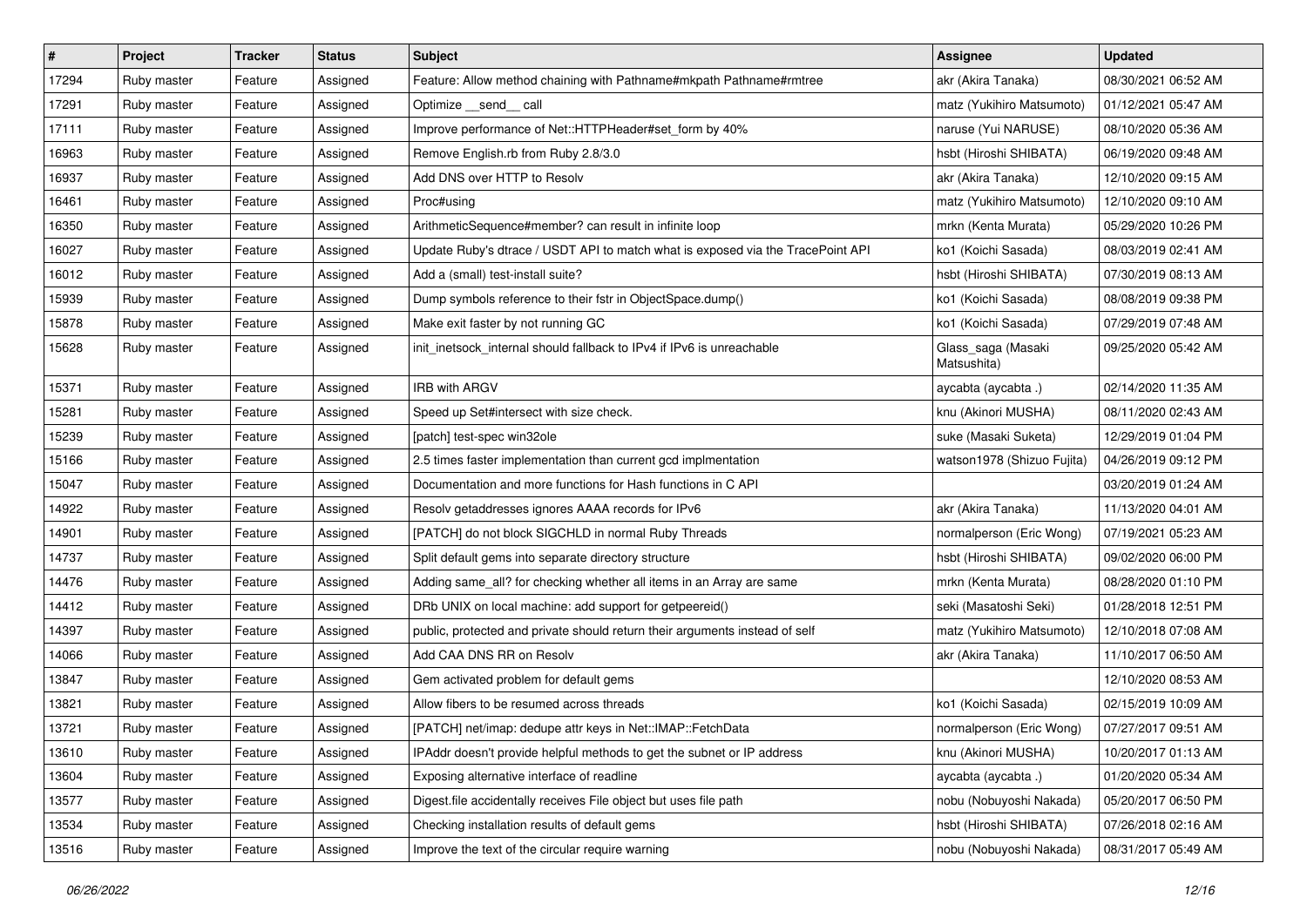| $\vert$ # | Project     | <b>Tracker</b> | <b>Status</b> | Subject                                                                                                                 | <b>Assignee</b>                     | <b>Updated</b>      |
|-----------|-------------|----------------|---------------|-------------------------------------------------------------------------------------------------------------------------|-------------------------------------|---------------------|
| 13508     | Ruby master | Feature        | Assigned      | How remove/refactor code related mathn library.                                                                         | hsbt (Hiroshi SHIBATA)              | 12/25/2017 06:15 PM |
| 13388     | Ruby master | Feature        | Assigned      | gc.c: Add GC.get_parameters and .set_parameters                                                                         | ko1 (Koichi Sasada)                 | 03/30/2017 10:52 AM |
| 13252     | Ruby master | Feature        | Assigned      | C API for creating strings without copying                                                                              | ko1 (Koichi Sasada)                 | 04/17/2017 07:22 AM |
| 13221     | Ruby master | Feature        | Assigned      | [PATCH] gems/bundled_gems: add "curses" RubyGem                                                                         | naruse (Yui NARUSE)                 | 09/25/2017 06:32 PM |
| 13129     | Ruby master | Feature        | Assigned      | Refinements cannot refine method_missing and respond_to_missing?                                                        | matz (Yukihiro Matsumoto)           | 07/03/2021 10:45 PM |
| 13047     | Ruby master | Feature        | Assigned      | Use String literal instead of `String#+` for multiline pretty-printing of multiline strings                             | akr (Akira Tanaka)                  | 02/22/2017 07:09 AM |
| 12848     | Ruby master | Feature        | Assigned      | Crazy idea: Allow regex definition for methods (Do not take it seriously please)                                        |                                     | 10/18/2016 12:17 AM |
| 12813     | Ruby master | Feature        | Assigned      | Calling chunk while, slice after, slice before, slice when with no block                                                | matz (Yukihiro Matsumoto)           | 12/06/2016 12:58 PM |
| 12676     | Ruby master | Feature        | Assigned      | Significant performance increase, and code conciseness, for prime_division method in<br>prime.rb                        | marcandre (Marc-Andre<br>Lafortune) | 11/18/2016 03:46 PM |
| 12656     | Ruby master | Feature        | Assigned      | Expand short paths with File.expand path                                                                                | cruby-windows                       | 01/31/2018 02:31 PM |
| 12653     | Ruby master | Feature        | Assigned      | Use wide WinAPI for rb_w32_getcwd                                                                                       | usa (Usaku NAKAMURA)                | 09/12/2016 06:35 AM |
| 12639     | Ruby master | Feature        | Assigned      | Speed up require in RubyGems by 5x                                                                                      | hsbt (Hiroshi SHIBATA)              | 07/26/2018 02:12 AM |
| 12543     | Ruby master | Feature        | Assigned      | explicit tail call syntax: foo() then return                                                                            | matz (Yukihiro Matsumoto)           | 04/18/2021 03:02 PM |
| 12497     | Ruby master | Feature        | Assigned      | GMP version of divmod may be slower                                                                                     | akr (Akira Tanaka)                  | 08/10/2016 03:11 AM |
| 12354     | Ruby master | Feature        | Assigned      | PKey::EC Can't output public key pem when private key exists                                                            | rhenium (Kazuki<br>Yamaguchi)       | 07/24/2019 10:57 PM |
| 12281     | Ruby master | Feature        | Assigned      | Allow lexically scoped use of refinements with `using {}` block syntax                                                  | shugo (Shugo Maeda)                 | 06/13/2016 07:44 AM |
| 12020     | Ruby master | Feature        | Assigned      | Documenting Ruby memory model                                                                                           | ko1 (Koichi Sasada)                 | 12/23/2021 11:40 PM |
| 11955     | Ruby master | Feature        | Assigned      | Expose Object that Receives logs in Logger                                                                              | sonots (Naotoshi Seo)               | 11/09/2017 11:35 AM |
| 11816     | Ruby master | Feature        | Assigned      | Partial safe navigation operator                                                                                        | matz (Yukihiro Matsumoto)           | 04/14/2020 08:02 AM |
| 11625     | Ruby master | Feature        | Assigned      | Unlock GVL for SHA1 calculations                                                                                        |                                     | 09/25/2018 11:26 AM |
| 11527     | Ruby master | Feature        | Assigned      | IPAddr#mask_addr isn't a method                                                                                         | knu (Akinori MUSHA)                 | 11/07/2018 04:12 PM |
| 11322     | Ruby master | Feature        | Assigned      | OpenUri: RuntimeError: HTTP redirection loop                                                                            | akr (Akira Tanaka)                  | 11/13/2020 03:52 AM |
| 11028     | Ruby master | Feature        | Assigned      | standalone running single file ( zipped archives of ruby code) running **without installation**<br>using "gem install " | matz (Yukihiro Matsumoto)           | 04/04/2015 01:44 AM |
| 10782     | Ruby master | Feature        | Assigned      | Patch: Add constants for BigDecimal for ZERO, ONE, TEN                                                                  | mrkn (Kenta Murata)                 | 05/21/2015 08:13 AM |
| 10637     | Ruby master | Feature        | Assigned      | Puppet orchestration on vagrant fails with Error: Non-HTTP proxy URI                                                    | akr (Akira Tanaka)                  | 09/23/2020 10:23 PM |
| 10481     | Ruby master | Feature        | Assigned      | Add "if" and "unless" clauses to rescue statements                                                                      | matz (Yukihiro Matsumoto)           | 01/18/2015 02:46 PM |
| 10459     | Ruby master | Feature        | Assigned      | [PATCH] rfc3339 method for Time                                                                                         | akr (Akira Tanaka)                  | 05/21/2015 08:14 AM |
| 10129     | Ruby master | Feature        | Assigned      | More descriptive error message for failed net/http requests                                                             | akr (Akira Tanaka)                  | 01/05/2018 09:01 PM |
| 10038     | Ruby master | Feature        | Assigned      | Extend ObjectSpace.dump to expose buffer addresses for String and Array                                                 | tmm1 (Aman Karmani)                 | 01/05/2018 09:01 PM |
| 9830      | Ruby master | Feature        | Assigned      | Support for GOST private/public keys                                                                                    |                                     | 09/13/2015 03:10 AM |
| 9816      | Ruby master | Feature        | Assigned      | 00000000000000000000                                                                                                    | matz (Yukihiro Matsumoto)           | 10/28/2014 08:29 AM |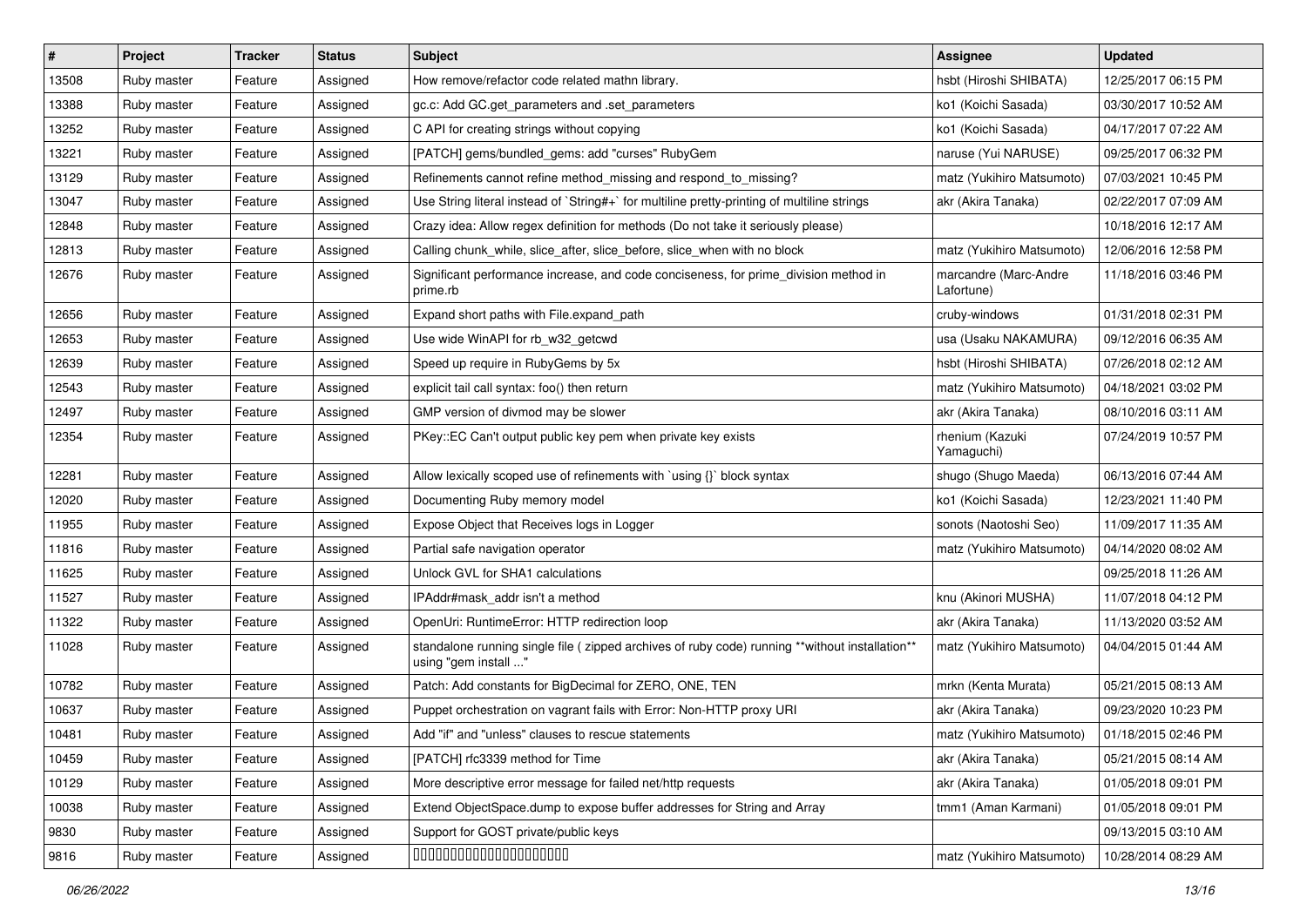| $\vert$ # | Project     | <b>Tracker</b> | <b>Status</b> | Subject                                                                    | <b>Assignee</b>                       | <b>Updated</b>      |
|-----------|-------------|----------------|---------------|----------------------------------------------------------------------------|---------------------------------------|---------------------|
| 9768      | Ruby master | Feature        | Assigned      | Method that is visible only within a certain module/class                  | matz (Yukihiro Matsumoto)             | 04/25/2014 06:43 AM |
| 9755      | Ruby master | Feature        | Assigned      | Thread::Backtrace::Location#defined_class                                  | ko1 (Koichi Sasada)                   | 04/18/2014 09:22 AM |
| 9235      | Ruby master | Feature        | Assigned      | Documentation for commercial support                                       | zzak (Zachary Scott)                  | 08/10/2019 02:55 PM |
| 9023      | Ruby master | Feature        | Assigned      | Array#tail                                                                 | matz (Yukihiro Matsumoto)             | 12/23/2021 11:40 PM |
| 9020      | Ruby master | Feature        | Assigned      | Net::HTTPResponse predicate/query methods                                  | naruse (Yui NARUSE)                   | 12/25/2017 06:15 PM |
| 8960      | Ruby master | Feature        | Assigned      | Add Exception#backtrace_locations                                          | ko1 (Koichi Sasada)                   | 11/25/2016 02:15 PM |
| 8959      | Ruby master | Feature        | Assigned      | Allow top level prepend                                                    | nobu (Nobuyoshi Nakada)               | 10/16/2013 03:22 AM |
| 8948      | Ruby master | Feature        | Assigned      | Frozen regex                                                               | matz (Yukihiro Matsumoto)             | 12/20/2020 07:15 PM |
| 8850      | Ruby master | Feature        | Assigned      | Convert Rational to decimal string                                         | matz (Yukihiro Matsumoto)             | 12/25/2017 06:15 PM |
| 8839      | Ruby master | Feature        | Assigned      | Class and module should return the class or module that was opened         | matz (Yukihiro Matsumoto)             | 12/28/2015 08:36 AM |
| 8678      | Ruby master | Feature        | Assigned      | Allow invalid string to work with regexp                                   | matz (Yukihiro Matsumoto)             | 01/05/2018 09:00 PM |
| 8576      | Ruby master | Feature        | Assigned      | Add optimized method type for constant value methods                       | ko1 (Koichi Sasada)                   | 12/25/2017 06:15 PM |
| 8536      | Ruby master | Feature        | Assigned      | Implement is_numeric? family of methods                                    | matz (Yukihiro Matsumoto)             | 12/25/2017 06:15 PM |
| 8460      | Ruby master | Feature        | Assigned      | PATCH: optparse: add keep_unknown option                                   | nobu (Nobuyoshi Nakada)               | 05/27/2021 10:07 PM |
| 8295      | Ruby master | Feature        | Assigned      | Float I Rational 0000000000000 BigDecimal 0000000                          | mrkn (Kenta Murata)                   | 12/25/2017 06:15 PM |
| 8271      | Ruby master | Feature        | Assigned      | Proposal for moving to a more visible, formal process for feature requests | matz (Yukihiro Matsumoto)             | 12/23/2021 11:40 PM |
| 8263      | Ruby master | Feature        | Assigned      | Support discovering yield state of individual Fibers                       | ko1 (Koichi Sasada)                   | 12/23/2021 11:40 PM |
| 8164      | Ruby master | Feature        | Assigned      | Public/Private                                                             | matz (Yukihiro Matsumoto)             | 12/10/2020 08:50 AM |
| 8126      | Ruby master | Feature        | Assigned      | OpenSSL::SSL::SSLSocket does not define #recv and #send messages           | rhenium (Kazuki<br>Yamaguchi)         | 08/08/2019 11:05 PM |
| 8083      | Ruby master | Feature        | Assigned      | Exit status is limited to one-byte values which is invalid for Windows     | cruby-windows                         | 03/14/2013 08:26 PM |
| 8047      | Ruby master | Feature        | Assigned      | IPAddr makes host address with netmask                                     | knu (Akinori MUSHA)                   | 01/05/2018 09:00 PM |
| 8042      | Ruby master | Feature        | Assigned      | Add Addrinfo#socket to create a socket that is not connected or bound      | matz (Yukihiro Matsumoto)             | 12/25/2017 06:15 PM |
| 8016      | Ruby master | Feature        | Assigned      | Alias __FILE__ and __LINE__ as methods                                     | matz (Yukihiro Matsumoto)             | 12/25/2017 06:15 PM |
| 7739      | Ruby master | Feature        | Assigned      | Define Hash#  as Hash#reverse_merge in Rails                               | matz (Yukihiro Matsumoto)             | 12/25/2017 06:15 PM |
| 7644      | Ruby master | Feature        | Assigned      | In refinements, change "using" keyword to a less generic word.             | matz (Yukihiro Matsumoto)             | 12/10/2020 08:49 AM |
| 7580      | Ruby master | Feature        | Assigned      | Range translation                                                          | matz (Yukihiro Matsumoto)             | 06/11/2018 09:51 AM |
| 7532      | Ruby master | Feature        | Assigned      | Hardcoded compiler location                                                | nobu (Nobuyoshi Nakada)               | 12/25/2017 06:15 PM |
| 7518      | Ruby master | Feature        | Assigned      | Fiddle::Pointer#to_str and Fiddle::Pointer#to_int should be removed        | tenderlovemaking (Aaron<br>Patterson) | 08/15/2013 04:56 AM |
| 7503      | Ruby master | Feature        | Assigned      | make timeout.rb async-interrupt safe by default                            | matz (Yukihiro Matsumoto)             | 12/25/2017 06:15 PM |
| 7488      | Ruby master | Feature        | Assigned      | Receiving object id in object creation probes                              | tenderlovemaking (Aaron<br>Patterson) | 12/25/2017 06:15 PM |
| 7436      | Ruby master | Feature        | Assigned      | Allow for a "granularity" flag for backtrace_locations                     | matz (Yukihiro Matsumoto)             | 12/25/2017 06:15 PM |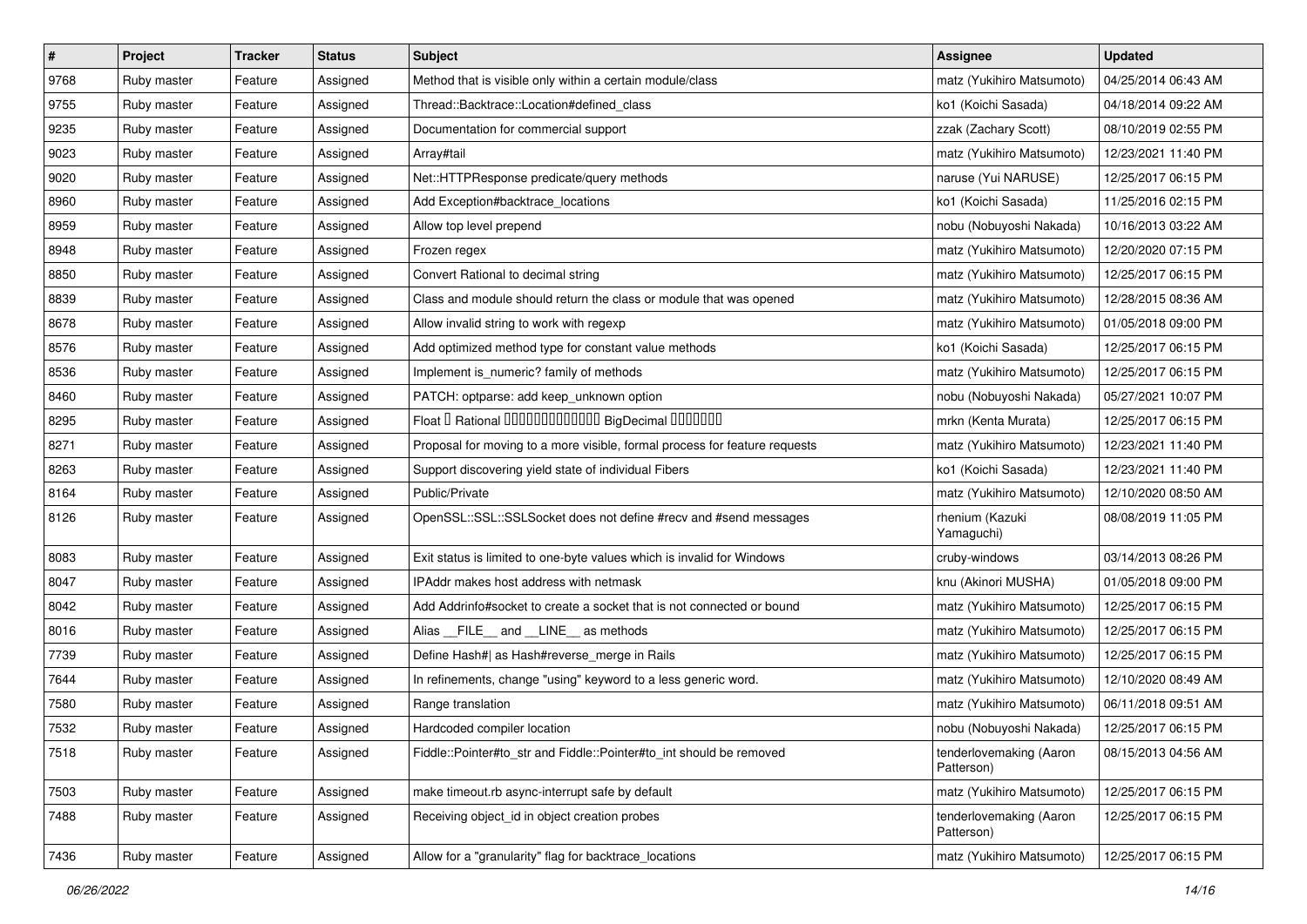| $\vert$ # | Project     | <b>Tracker</b> | <b>Status</b> | <b>Subject</b>                                                                                                   | <b>Assignee</b>                   | <b>Updated</b>      |
|-----------|-------------|----------------|---------------|------------------------------------------------------------------------------------------------------------------|-----------------------------------|---------------------|
| 7412      | Ruby master | Feature        | Assigned      | Pathname#relative_path_from does not support mixed directory separators on windows                               | akr (Akira Tanaka)                | 01/05/2018 09:00 PM |
| 7394      | Ruby master | Feature        | Assigned      | Enumerable#find ifnone parameter could be non-callable                                                           | nobu (Nobuyoshi Nakada)           | 02/10/2021 09:32 AM |
| 7362      | Ruby master | Feature        | Assigned      | Adding Pathname#start_with?                                                                                      | akr (Akira Tanaka)                | 12/25/2017 06:15 PM |
| 7349      | Ruby master | Feature        | Assigned      | Struct#inspect needs more meaningful output                                                                      | matz (Yukihiro Matsumoto)         | 12/25/2017 06:15 PM |
| 7321      | Ruby master | Feature        | Assigned      | Newton.#nsolve 00 2 0000000000                                                                                   | mrkn (Kenta Murata)               | 12/25/2017 06:15 PM |
| 7314      | Ruby master | Feature        | Assigned      | Convert Proc to Lambda doesn't work in MRI                                                                       | matz (Yukihiro Matsumoto)         | 05/21/2016 09:15 AM |
| 7148      | Ruby master | Feature        | Assigned      | Improved Tempfile w/o DelegateClass                                                                              | Glass_saga (Masaki<br>Matsushita) | 03/27/2019 09:51 AM |
| 7132      | Ruby master | Feature        | Assigned      | Alternation between named / ordered method arguments and aliases for method arguments.                           | matz (Yukihiro Matsumoto)         | 12/25/2017 06:15 PM |
| 7121      | Ruby master | Feature        | Assigned      | Extending the use of `require'                                                                                   | matz (Yukihiro Matsumoto)         | 12/25/2017 06:15 PM |
| 7087      | Ruby master | Feature        | Assigned      | ::ConditionVariable#wait does not work with Monitor because Monitor#sleep does not exist                         | matz (Yukihiro Matsumoto)         | 12/25/2017 06:15 PM |
| 7086      | Ruby master | Feature        | Assigned      | Condition Variable#wait has meaningless return value                                                             | kosaki (Motohiro KOSAKI)          | 12/25/2017 06:15 PM |
| 6973      | Ruby master | Feature        | Assigned      | Add an #integral? method to Numeric to test for whole-number values                                              | mrkn (Kenta Murata)               | 12/25/2017 06:15 PM |
| 6857      | Ruby master | Feature        | Assigned      | bigdecimal/math BigMath.E/BigMath.exp R. P. Feynman inspired optimization                                        | mrkn (Kenta Murata)               | 12/25/2017 06:15 PM |
| 6842      | Ruby master | Feature        | Assigned      | Add Optional Arguments to String#strip                                                                           | matz (Yukihiro Matsumoto)         | 08/24/2016 05:50 AM |
| 6841      | Ruby master | Feature        | Assigned      | Shorthand for Assigning Return Value of Method to Self                                                           | matz (Yukihiro Matsumoto)         | 12/10/2020 08:53 AM |
| 6811      | Ruby master | Feature        | Assigned      | File, Dir and FileUtils should have bang-versions of singleton methods that fails silently                       | matz (Yukihiro Matsumoto)         | 12/25/2017 06:15 PM |
| 6810      | Ruby master | Feature        | Assigned      | module A::B; end` is not equivalent to `module A; module B; end; end` with respect to<br>constant lookup (scope) | matz (Yukihiro Matsumoto)         | 12/10/2020 09:22 AM |
| 6802      | Ruby master | Feature        | Assigned      | String#scan should have equivalent yielding MatchData                                                            | matz (Yukihiro Matsumoto)         | 12/25/2017 06:15 PM |
| 6769      | Ruby master | Feature        | Assigned      | rbinstall.rb: install both src and batch files separetely                                                        | nobu (Nobuyoshi Nakada)           | 10/30/2015 12:38 PM |
| 6695      | Ruby master | Feature        | Assigned      | Configuration for Thread/Fiber creation                                                                          | ko1 (Koichi Sasada)               | 12/25/2017 06:15 PM |
| 6694      | Ruby master | Feature        | Assigned      | Thread.new without block.                                                                                        | ko1 (Koichi Sasada)               | 12/25/2017 06:15 PM |
| 6682      | Ruby master | Feature        | Assigned      | Add a method to return an instance attached by a singleton class                                                 | shyouhei (Shyouhei Urabe)         | 12/25/2017 06:15 PM |
| 6671      | Ruby master | Feature        | Assigned      | File.split_all and File.split_root                                                                               | matz (Yukihiro Matsumoto)         | 12/25/2017 06:15 PM |
| 6648      | Ruby master | Feature        | Assigned      | Provide a standard API for retrieving all command-line flags passed to Ruby                                      | matz (Yukihiro Matsumoto)         | 12/25/2017 06:15 PM |
| 6613      | Ruby master | Feature        | Assigned      | VT_RECORD, IRecordInfo Support in WIN32OLE                                                                       | suke (Masaki Suketa)              | 12/25/2017 06:15 PM |
| 6611      | Ruby master | Feature        | Assigned      | Comments requested on implementation of set_parse_func                                                           | matz (Yukihiro Matsumoto)         | 12/25/2017 06:15 PM |
| 6596      | Ruby master | Feature        | Assigned      | New method `Array#indexes`                                                                                       | matz (Yukihiro Matsumoto)         | 07/29/2020 01:41 AM |
| 6594      | Ruby master | Feature        | Assigned      | Integrated Functor                                                                                               | matz (Yukihiro Matsumoto)         | 12/10/2020 08:53 AM |
| 6590      | Ruby master | Feature        | Assigned      | Dealing with bigdecimal, etc gems in JRuby                                                                       | hsbt (Hiroshi SHIBATA)            | 05/15/2019 08:33 PM |
| 6452      | Ruby master | Feature        | Assigned      | Allow extend to override class methods                                                                           | matz (Yukihiro Matsumoto)         | 12/10/2020 08:53 AM |
| 6445      | Ruby master | Feature        | Assigned      | request for default length/position on string index                                                              | matz (Yukihiro Matsumoto)         | 12/25/2017 06:15 PM |
| 6413      | Ruby master | Feature        | Assigned      | Make Dir.entries default to Dir.entries(Dir.pwd)                                                                 | matz (Yukihiro Matsumoto)         | 12/25/2017 06:15 PM |